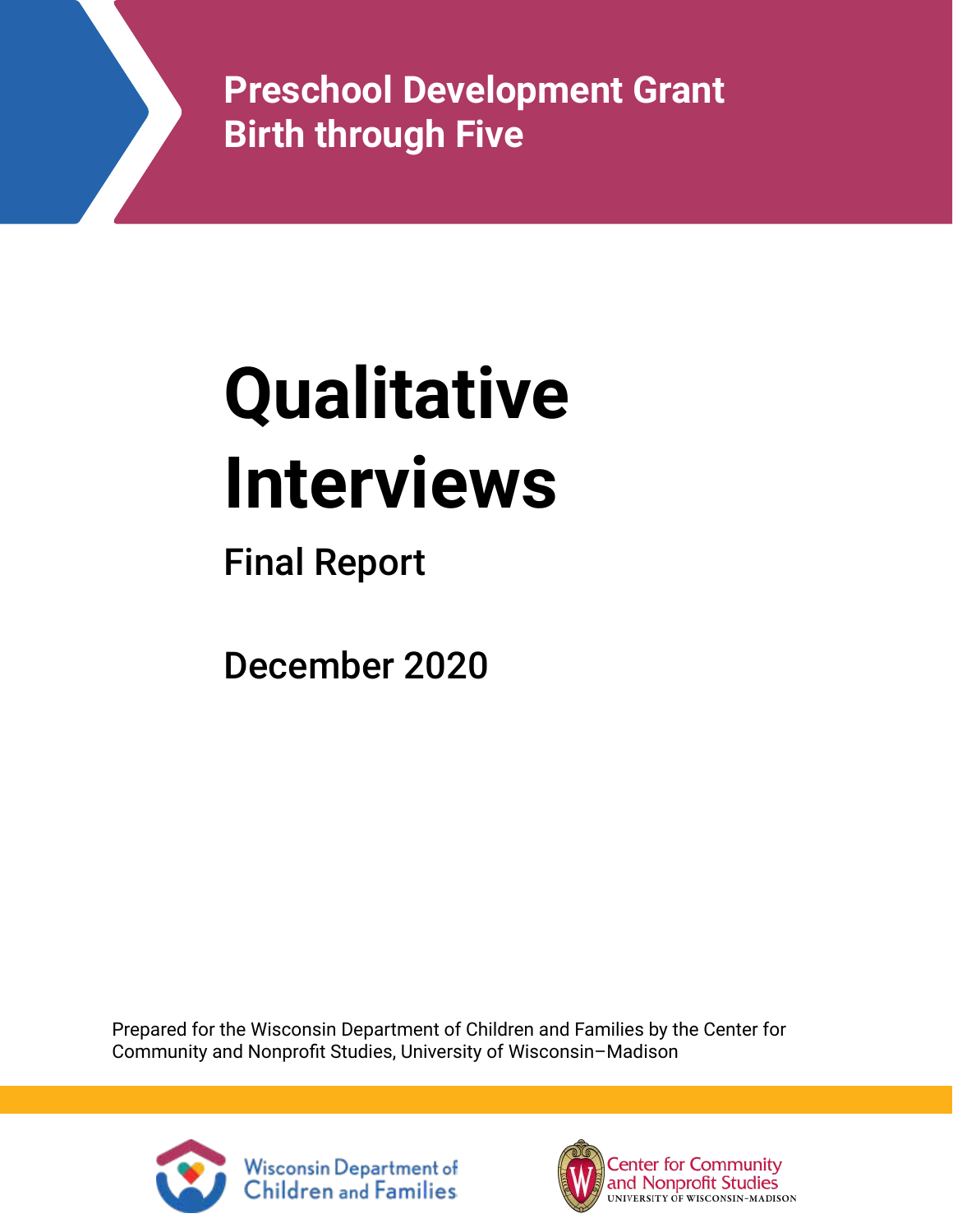**Table of Contents**

| <b>Summary</b>                      | 3  |  |  |  |  |
|-------------------------------------|----|--|--|--|--|
| <b>Contributors</b>                 | 4  |  |  |  |  |
| <b>Background</b>                   |    |  |  |  |  |
| <b>Approach</b>                     | 6  |  |  |  |  |
| <b>Findings</b>                     | 9  |  |  |  |  |
| <b>Socioeconomic Strata</b>         | 9  |  |  |  |  |
| Race                                | 13 |  |  |  |  |
| <b>Culture</b>                      | 14 |  |  |  |  |
| <b>Communication and Language</b>   | 17 |  |  |  |  |
| <b>Geography and Transportation</b> | 19 |  |  |  |  |
| <b>Impacts of COVID-19</b>          |    |  |  |  |  |
| <b>Discussion</b>                   |    |  |  |  |  |
| <b>Recommendations</b>              |    |  |  |  |  |
| <b>APPENDICES</b>                   |    |  |  |  |  |
| 1: Interview Questions              |    |  |  |  |  |
| 2: Equity and Inclusion Framework   | 29 |  |  |  |  |

This publication was made possible by Grant Number 90TP007601 from the Office of Child Care, Administration for Children and Families, U.S. Department of Health and Human Services. Its contents are solely the responsibility of the authors and do not necessarily represent the official views of the Office of Child Care, the Administration for Children and Families, or the U.S. Department of Health and Human Services.

The Department of Children and Families is an equal opportunity employer and service provider. If you have a disability and need to access services, receive information in an alternate format, or need information translated to another language, please call the Division of Early Care and Education at 608-422-6002. Individuals who are deaf, hard of hearing, deaf-blind or speech disabled can use the free Wisconsin Relay Service (WRS) – 711 to contact the department.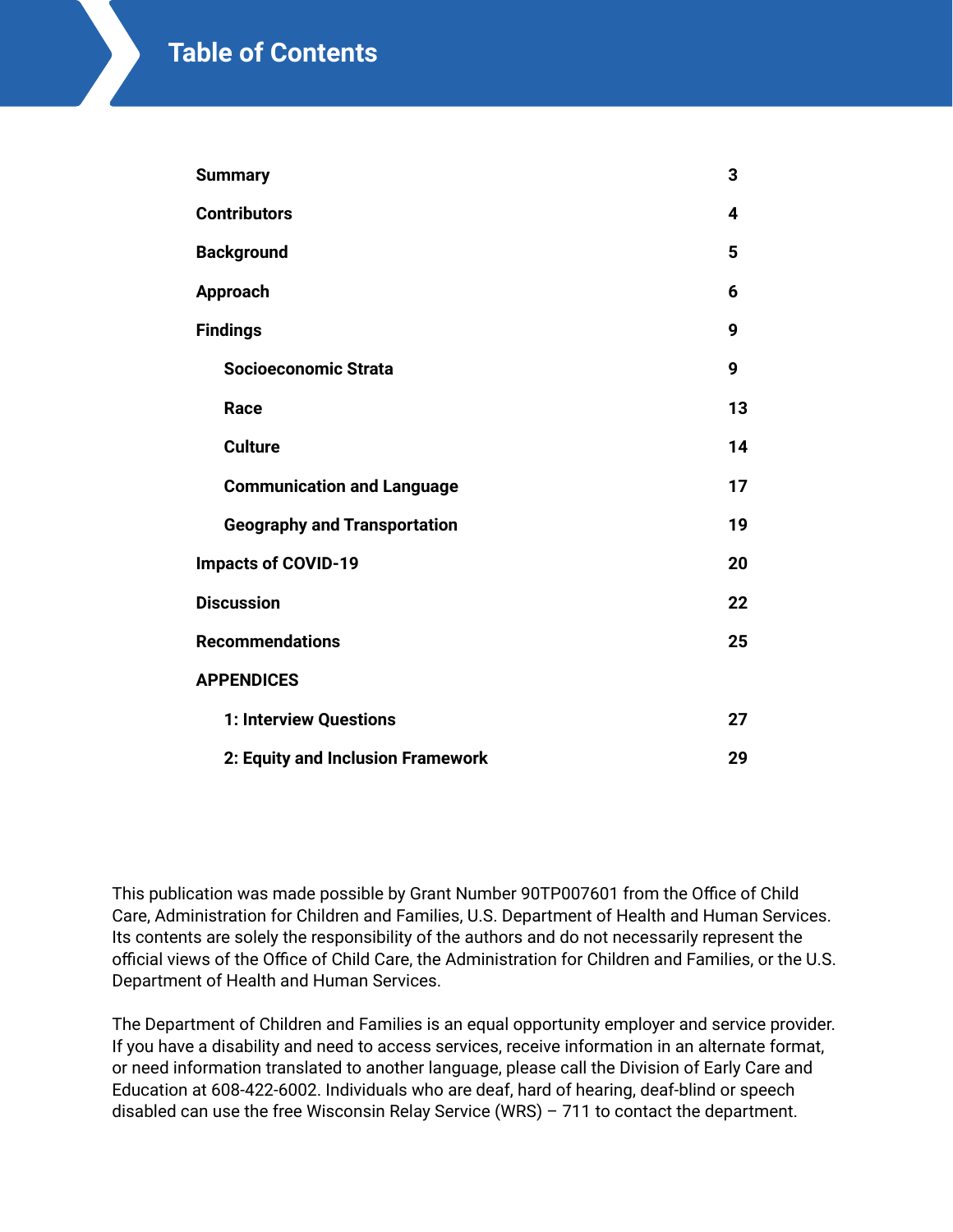# <span id="page-2-0"></span>**Summary**

A team of qualitative researchers interviewed 63 primary caregivers and early care and education (ECE) providers of five demographic populations currently underserved by the Wisconsin ECE system (Hmong, Latinx, Black or African American, Indigenous or Tribal, and rural white). To understand their experiences and needs in the ECE system, interviewees responded to questions about access, affordability, and quality of ECE; the ECE workforce; and the impacts of the COVID-19 pandemic. Their responses indicated the ways that factors of socioeconomic strata, race, culture, communication and language, and geography and transportation impact their experiences. The findings suggest an overall pattern: The current ECE system in Wisconsin is based on assumptions that fit a dominant model of socioeconomically-advantaged, white, monolingual English-speaking, suburban and urban families and the ECE centers they prefer and, as such, systematically underserves those who do not fit these assumptions. The report concludes with a set of recommendations for ways to improve the access, affordability, and quality of ECE, to support the ECE workforce, and to recover from the COVID-19 pandemic to better serve these underserved populations and others.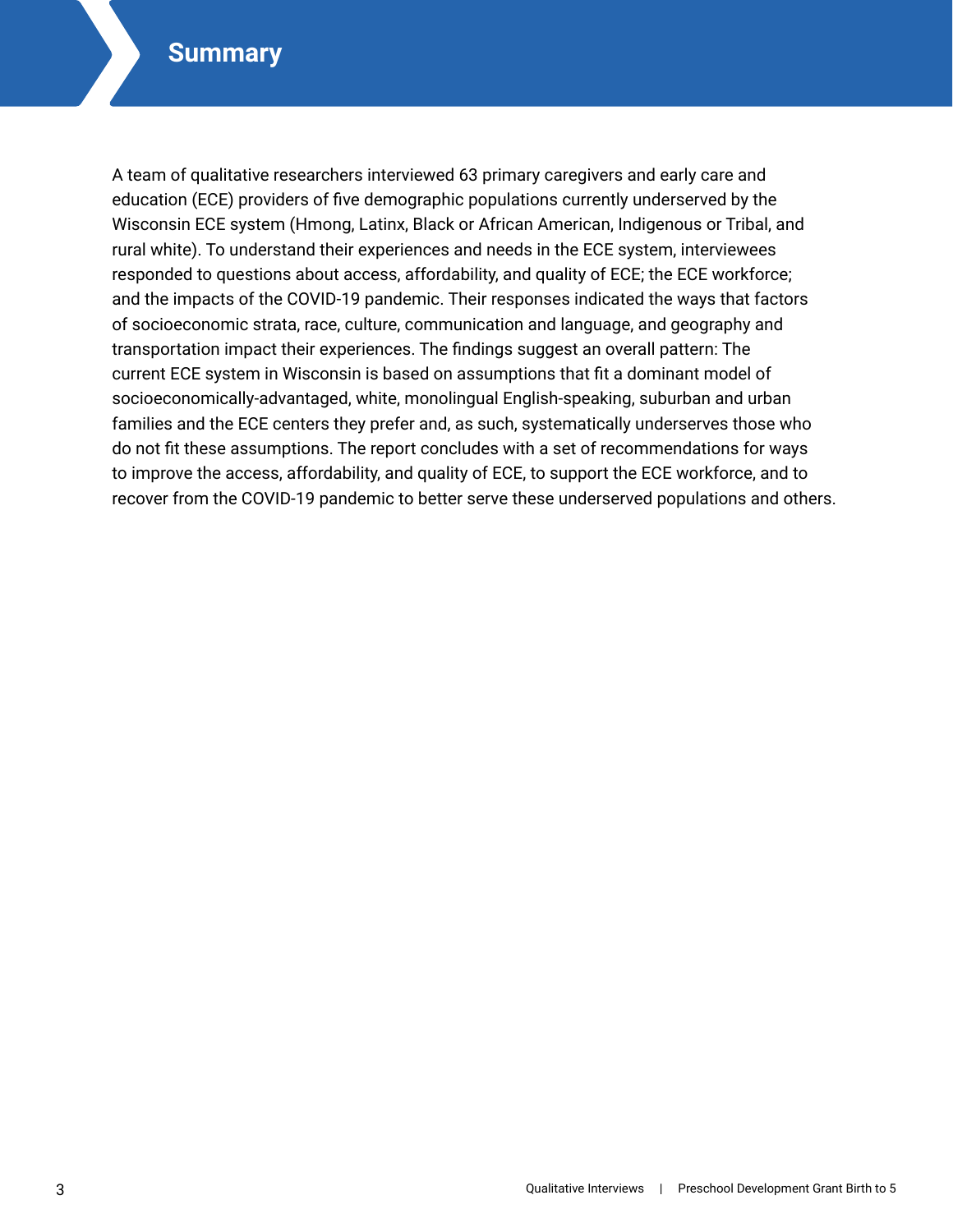<span id="page-3-0"></span>

#### **Amy Hilgendorf**

Center for Community and Nonprofit Studies, University of Wisconsin-Madison

**Maichou Lor**  School of Nursing, University of Wisconsin-Madison

**Stephanie Lozano**  Tribal Liaison, Wisconsin Department of Children and Families

**Kate Maccrimmon**  Department of Curriculum and Instruction, University of Wisconsin-Madison

**David Pate** Helen Bader School of Social Welfare, University of Wisconsin-Milwaukee

#### **Jessica Perez-Chavez**

Department of Counseling Psychology, University of Wisconsin-Madison

**Stephen Quintana**  Department of Counseling Psychology, University of Wisconsin-Madison

**Danya Soto Leyva**  Department of Educational Psychology, University of Wisconsin-Madison

**Sandie Thao**  Center for Community and Nonprofit Studies, University of Wisconsin-Madison

**Bakari Wallace**  Center for Community and Nonprofit Studies, University of Wisconsin-Madison

**Alexandra Wells**  Center for Community and Nonprofit Studies, University of Wisconsin-Madison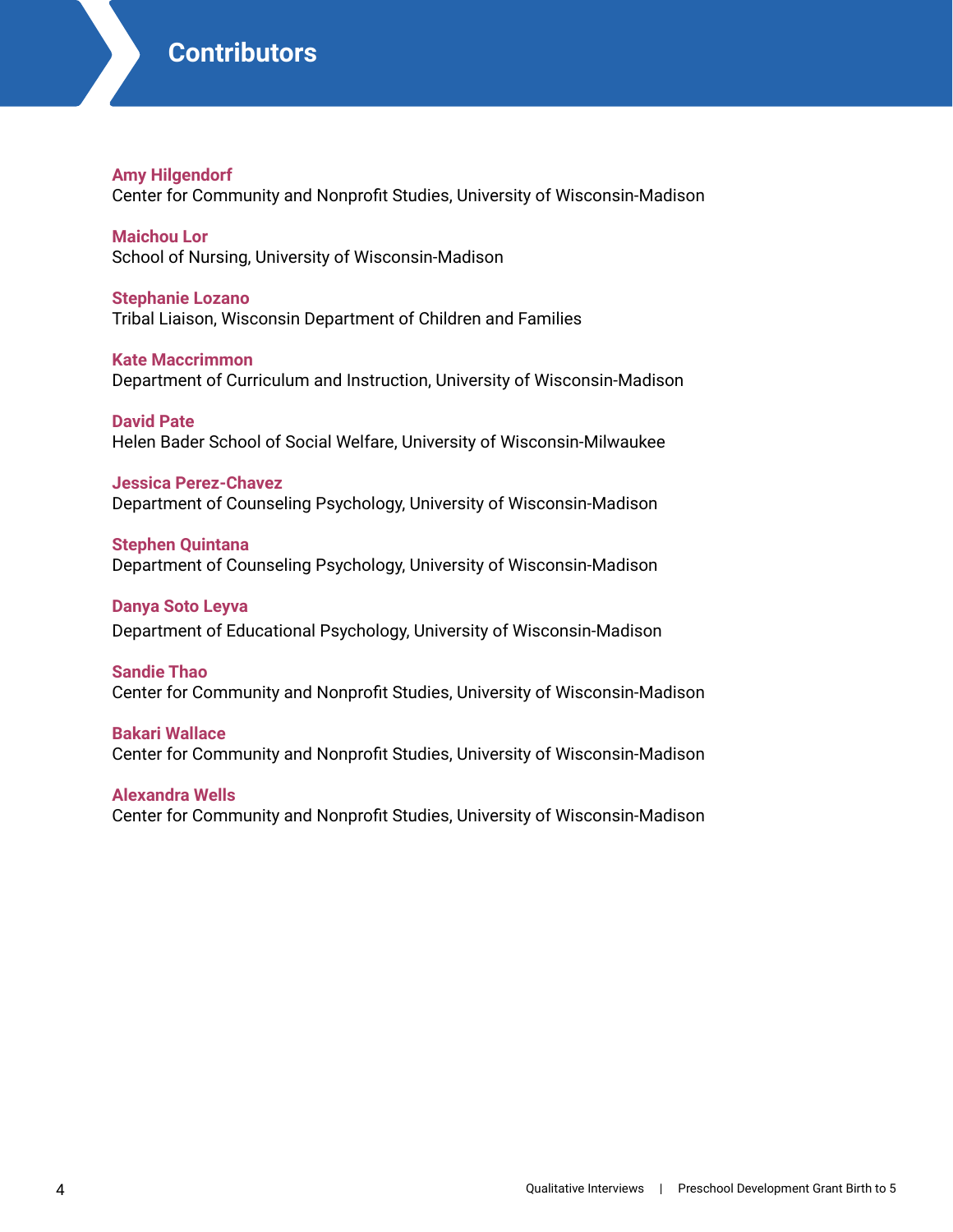<span id="page-4-0"></span>The Preschool Development Grant Birth through Five (PDG) was a one-year federal grant that supported the state of Wisconsin in the completion of a needs assessment and a strategic plan to improve early care and education (ECE) in 2020. The needs assessment examined ECE accessibility, affordability, and quality, and workforce needs and challenges in a comprehensive, equity-focused manner for Wisconsin's most vulnerable, underserved, and rural populations.

The Wisconsin Department of Children and Families (DCF) contracted with the University of Wisconsin-Madison Center for Community and Nonprofit Studies (CommNS) to support one piece of the needs assessment. As requested, the CommNS led a team of researchers in a qualitative study to understand the experiences and perceptions of primary caregivers and child care providers from five demographic populations in Wisconsin: Hmong, Latinx, Black or African American, Indigenous or Tribal, and rural white. In individual interviews, caregivers and providers shared their thoughts on early care and education (ECE) in Wisconsin presently, including perceptions of access, affordability, and quality; workforce needs and priorities; and the influences of the COVID-19 pandemic on families and providers.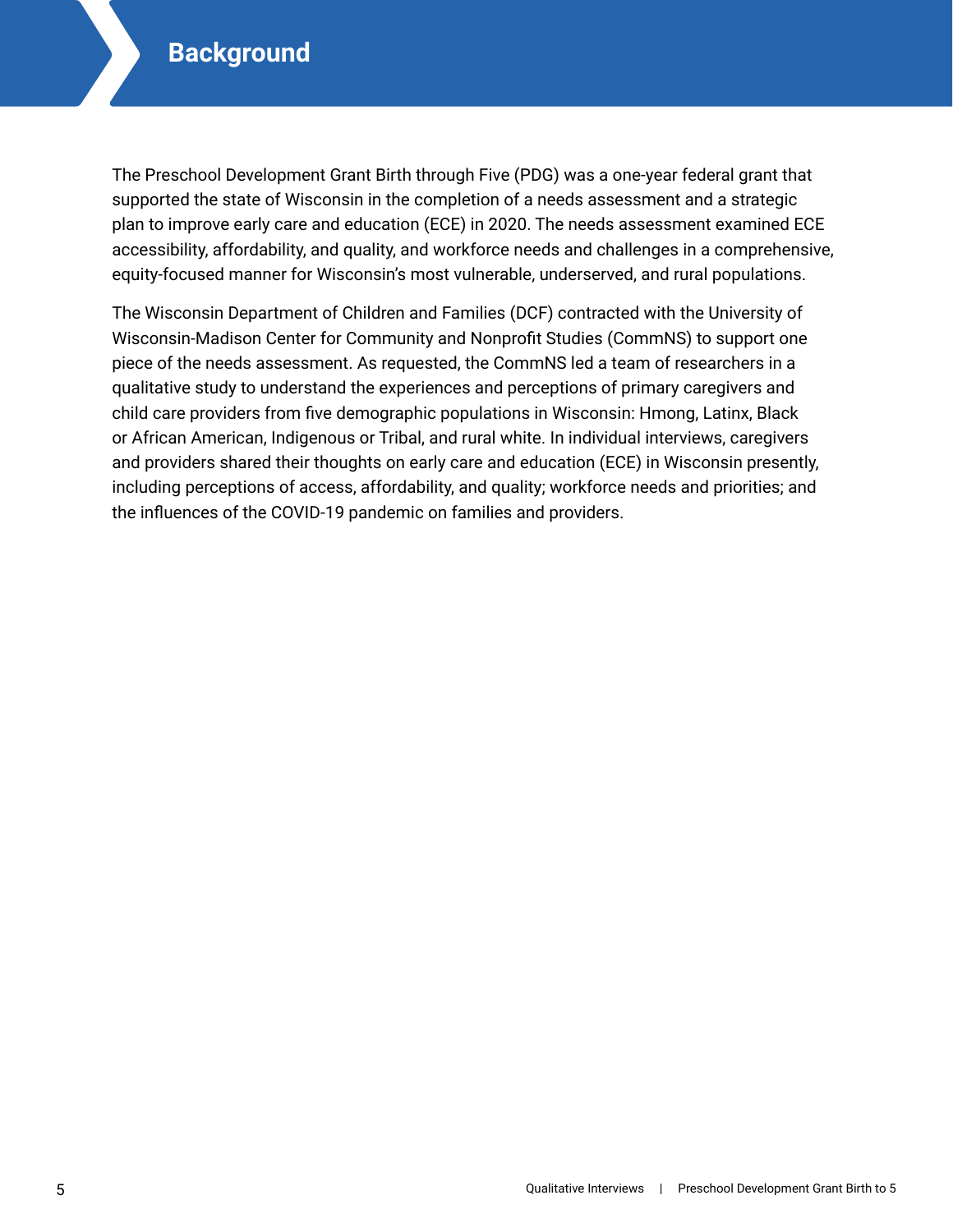# <span id="page-5-0"></span>**The Research Team**

The interview team included three faculty researchers (Drs. Maichou Lor and Stephen Quintana of UW-Madison and Dr. David Pate of UW-Milwaukee), a DCF researcher (Stephanie Lozano), and five UW-Madison graduate student researchers (Sandie Thao, Bakari Wallace, Kate MacCrimmon, Danya Soto Leyva, and Jessica Perez Chavez) all with racial, ethnic, and/or language backgrounds similar to one of the five interview populations. Dr. Amy Hilgendorf and Alexandra Wells of the CommNS provided overall coordination and support for the collaborative study, including the preparation of final deliverables.

Researchers recruited caregivers and providers from each of the demographic populations, interviewed participants, and collaborated on analysis. For clarity, we note that we are using the words caregiver to mean a child's parent, immediate family or primary guardian, and provider to mean a person or center providing child care for another's children, whether for another family member or as a staff person at a child care center or family (home-based) child care program.

#### **Research Questions**

As the study team, we sought to address the following questions:

- 1. What are the most important needs for ECE in Wisconsin as identified by families, primary caregivers, and providers who are underserved by the current system (e.g., Black, Indigenous, or People of Color, with lower socioeconomic standing, and/or in rural areas)?
- 2. How do the day-to-day realities of people in these underserved groups impact their ECE needs and experiences?
- 3. What similarities and differences exist across underserved groups related to ECE experiences, needs, and challenges?

Additionally, with the onset of the COVID-19 pandemic in March 2020, we added a fourth research question:

4. What have been the implications of the COVID-19 pandemic for caregivers and providers related to ECE in these underserved groups?

# **Recruitment and Interviews**

Prior to conducting interviews, the team submitted the study protocol to the UW-Madison Education and Social Behavioral Science Institutional Review Board, who approved the project. The research team followed guidelines for protecting human subjects and researchers asked for oral consent from participants before each interview. Interviews were confidential and quotes for this report have been modified to avoid identifying information. We note that some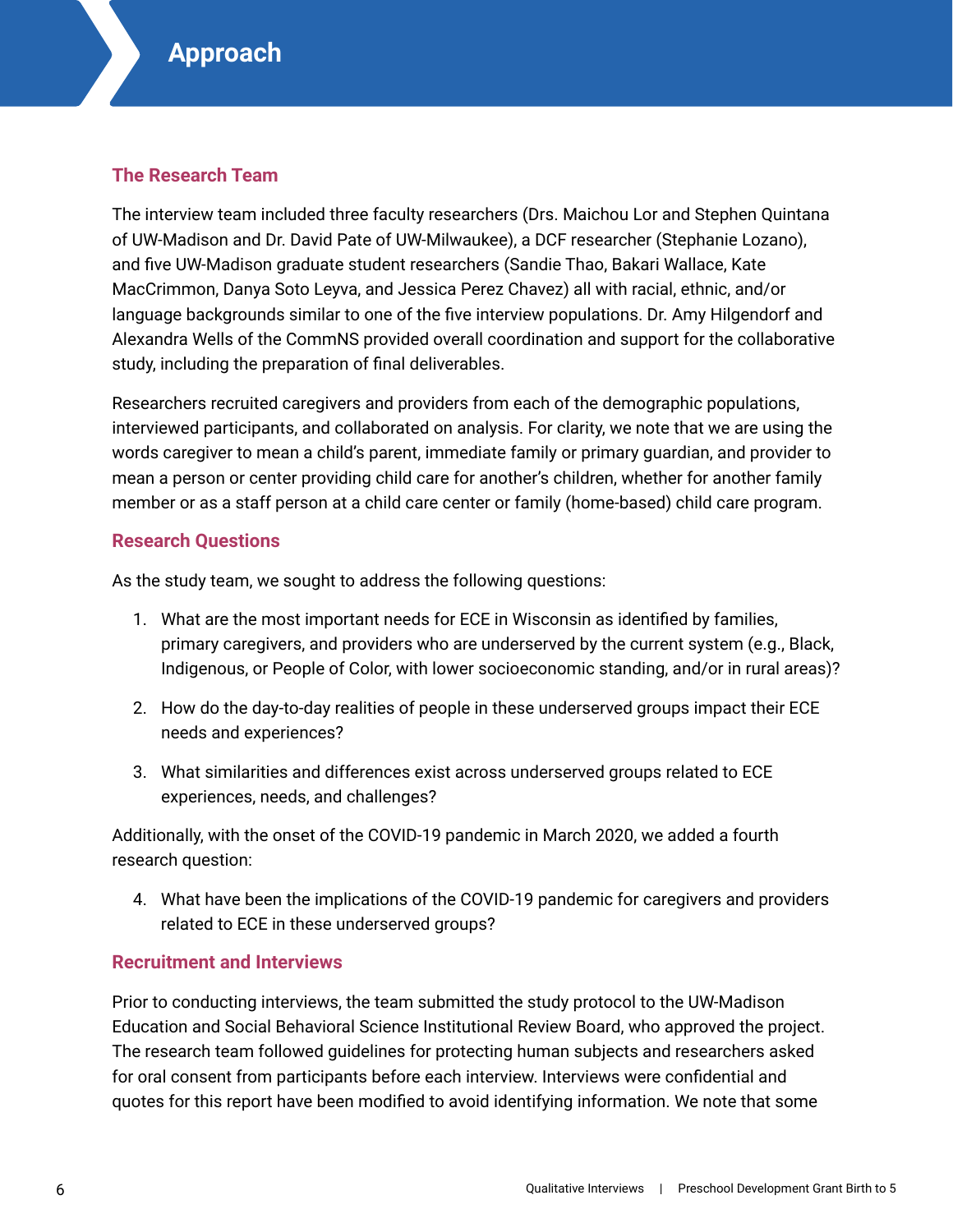interviewees seemed hesitant to offer observations about some aspects of their child care or provider experiences, possibly because the interviews were being conducted for a state agency.

The team recruited interview participants through a combination of methods, including: contacting community centers and child care providers, contacting Child Care Resource & Referral agencies and asking them to send information to families and providers, recruiting through personal or professional contacts (for example contacts in local government or community centers), posting information on social media, and asking participants to invite others. Participants were included in the study if they identified as belonging to one of the demographic groups and also fit one of the following categories: a) were a primary caregiver of one or more children, b) were a child care provider, c) worked in a field related to ECE (e.g. home visitation), or were a professional involved in local ECE policy decisions.

The interview team recruited participants through the months of July to October 2020, and conducted interviews from August to November 2020. Interviews primarily took place by telephone and were 45 minutes to 1 hour in length. A total of 63 interviews were conducted during the study with interviewees located across Wisconsin. 61 of the 63 interview participants were women. About two-thirds of the participants who provided income information made less than \$40,000 per year. Of those who made above \$40,000 per year, only three were providers and the rest were primary caregivers. Table 1 shows the number of participating caregivers and/ or providers in each demographic, along with the Tribal affiliation or Wisconsin county where they resided.

| Demographic<br>Group | <b>Caregivers</b> | <b>Providers</b> | Dual<br>(Caregiver<br>& Provider) | Total<br><b>Participants</b> | <b>Counties and Tribal</b><br><b>Affiliations</b>                                                     |
|----------------------|-------------------|------------------|-----------------------------------|------------------------------|-------------------------------------------------------------------------------------------------------|
| <b>Black</b>         | 14                | 3                | $\overline{2}$                    | 19                           | Dane, Milwaukee                                                                                       |
| Hmong                | 9                 | $\overline{4}$   | 1                                 | 14                           | Dane, La Crosse, Outagamie,<br>Marathon, Wood                                                         |
| Latinx               | $\overline{7}$    | $\overline{2}$   | $\mathbf{0}$                      | 9                            | Dane                                                                                                  |
| <b>Rural white</b>   | 5                 | $\overline{4}$   | $\overline{2}$                    | 11                           | Barron, Douglas, Pierce, Polk,<br>Sawyer, St. Croix, Washburn,<br><b>Lac Courte Oreilles Tribe</b>    |
| <b>Tribal</b>        | $\mathbf 0$       | 7                | 3                                 | 10                           | Badriver, LCO, Red Cliff,<br>Lac du Flambeau, Oneida,<br>Menominee, St Croix,<br>Potawatomi, Ho-Chunk |
| Total                | 35                | 20               | 8                                 | 63                           |                                                                                                       |

#### **TABLE 1: Interview participant demographics.**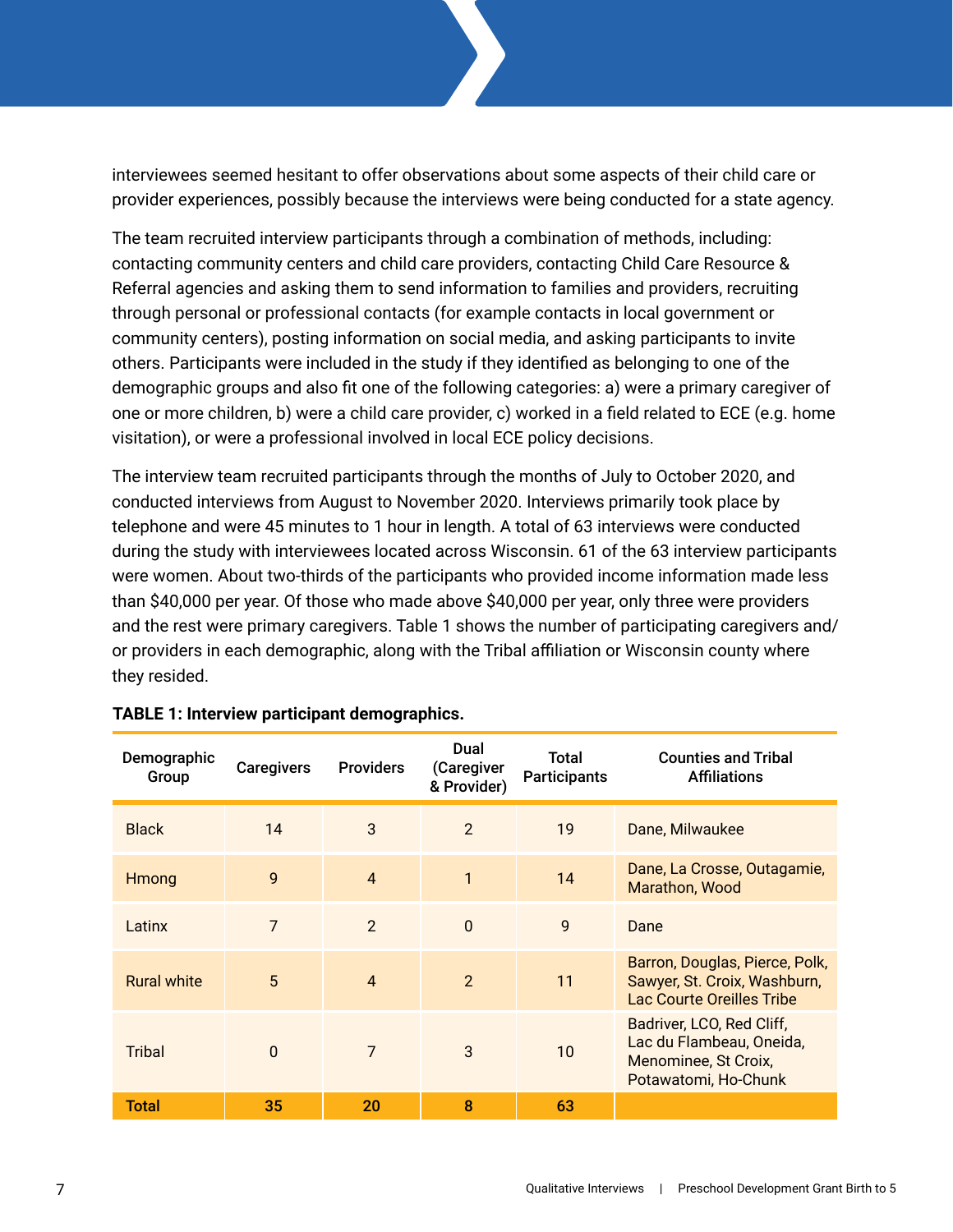The study team asked interview questions that were intentionally similar to those asked at the PDG Listening Sessions (see Appendix 1 for the interview questions). However, caregiver interview questions were revised for each demographic group to make their meaning more understandable and to avoid academic or professional jargon. For Tribal interviewees, the team added a question regarding whether the current structure of ECE was perceived to honor Tribal traditions and customs.

# **Collaborative Analysis**

After completing the interviews, the research team met multiple times over a period of four months to collaboratively analyze interview results. We began with deductive coding, examining the findings from the standpoint of the DCF Preschool Development Grant framework – Accessibility, Affordability, Quality, and Workforce – and the DCF Equity and Inclusion Framework (Appendix 2) to ensure a critical systems lens. We also examined the interviews for findings related to the ongoing COVID-19 pandemic, its impacts, and implications for recovery in ECE. We looked for common themes across demographic groups and for patterns within groups. Our analytic approach then shifted to incorporate inductive coding, or looking for additional themes suggested by patterns within the interviews themselves, and these yielded a final set of themes, presented in the findings below.

As with all qualitative research, we want to note two important considerations to keep in mind:

- 1. Qualitative research is conducted by people and each researcher brings their own ideas, experience, and subjectivity to research study. While the systematic practices of qualitative research and a thoughtfully-recruited and engaged research team with varied experiences enhance the validity of the study and its results, this report presents our best understanding, not objective "truth."
- 2. Coding and the presentation of themes involves a portrayed simplification of lived experience. As such, it is important to recognize that interviewees are more complicated than what is presented here, with each individual's experience different from each other's, whether of the same demographic group or not, and that no individual's experience can represent the entirety of experiences for others of a particular shared background. Additionally, it is important to remember that these themes intersect and interweave with each other (e.g., one's socioeconomic experiences are further influenced by one's racial experiences), rather than have a distinct influence in one's life.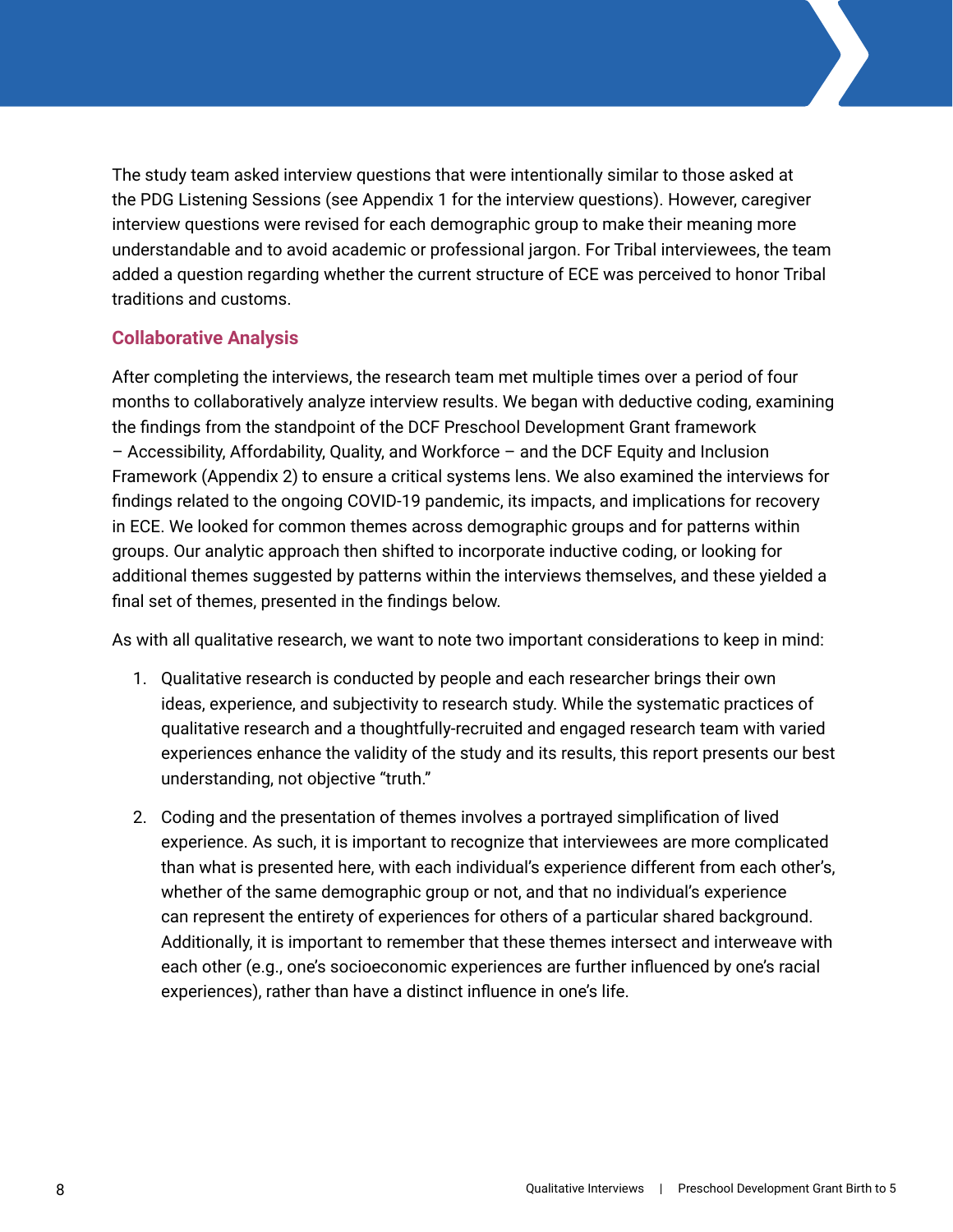<span id="page-8-0"></span>In examining the shared and distinct experiences and perspectives of caregivers and providers in these underserved groups, we identified various factors interviewees pointed to as influencing how well the current ECE system served their needs. Some of these factors and their consequences were common across all demographic groups, while some were more particular to certain groups.

Below, we discuss these factors  $-$  by theme of socioeconomic strata, race, culture, communication and language, and geography and transportation – and detail their implications, as indicated by interviewees. Additionally, we share findings related to the impact of the COVID-19 pandemic and the vulnerabilities in the system that this pandemic has revealed. We note that while we have chosen particular quotes to illustrate different factors, the quotes often have relevance in multiple findings and point to the ways that the factors intertwine and influence one another.

# **Socioeconomic Strata**

The majority of participants noted the high expense of child care and described it as unaffordable to most families. Further, as participants were generally in low-income or poverty situations, they offered insights into the ways that the high cost of care impacted decisions for other aspects of their lives, such as how many children to put into care, what bills to pay at what time, and what jobs they could take:

"For me to go back to work full-time right now, my son would have to be in daycare Monday-through-Friday full-time. And since we don't qualify for child care assistance, because with our careers, we make too much money. But it's just enough money to pay for child care. I mean, we have a mortgage and other bills to worry about too, and another child." **– Rural white caregiver**

"Es más alto la babysitting que lo que gana uno."("Babysitting costs more than what I earn.") **– Latinx caregiver**

Providers noticed these challenges too:

"…And you see these single parents or families from low-income, where they're really struggling. They're really, really struggling to make these payments because they're trying to balance between, okay, if I make this payment, right, my children are going to starve tonight. So now I'm going to have to not make this payment so that I can pay for our electricity bill, so our, you know, electricity or water doesn't get shut off or our heat doesn't get shut off, or I can afford formula for my child or what not.*"*<br>– **Hmong provider – Hmong provider**

Given concerns about affordability, the cost of care was often presented as a key driver in caregivers' decisions around care. Some caregivers noted that rather than choosing child care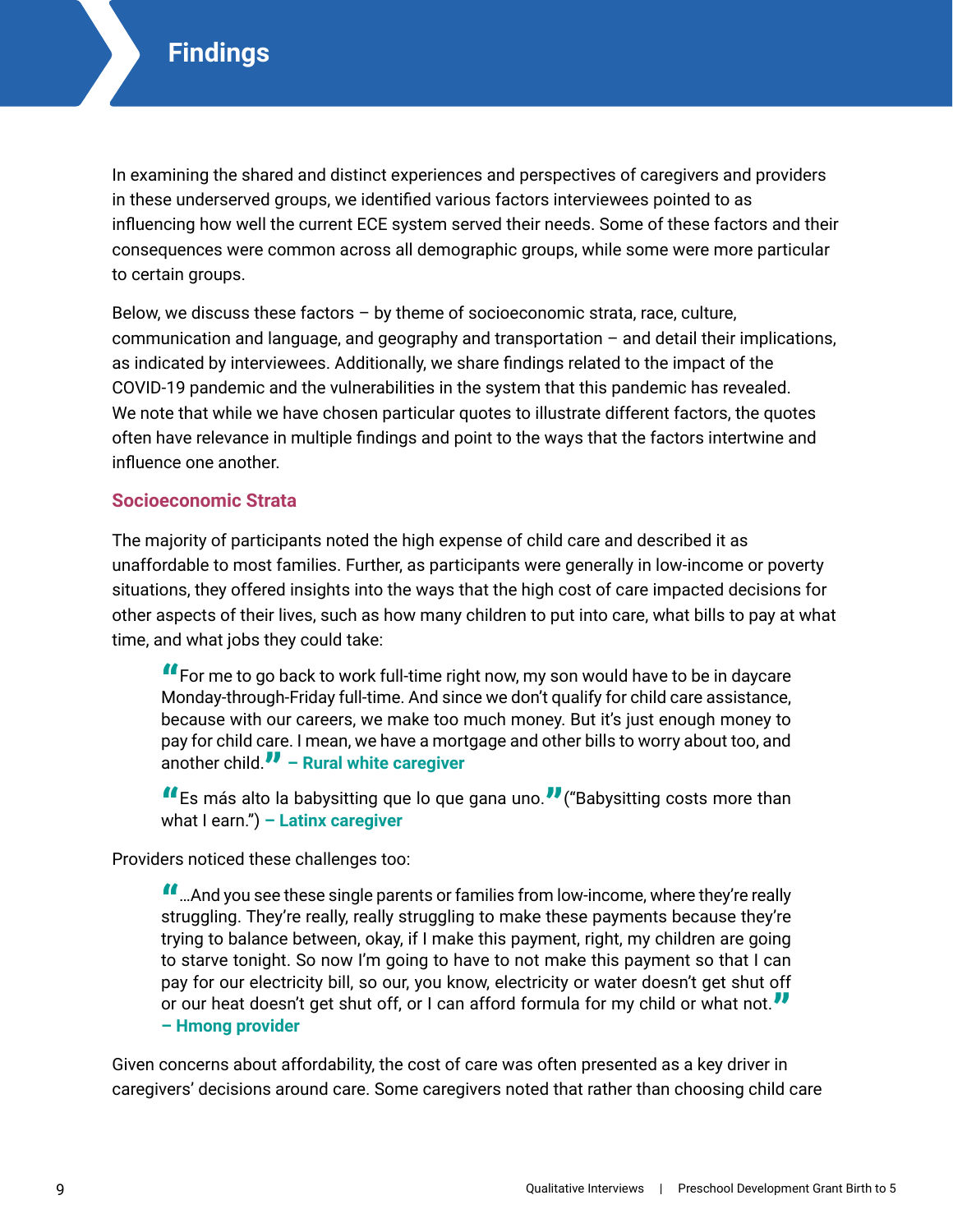based on what they prioritized most highly for care, they asked family members to care for their children or accessed employer-sponsored or discounted care because these were the most affordable:

"I have my parents watch my kids. Sometimes my sister does too because we live together. I'm lucky if I can even compensate my parents. Oftentimes I can't afford to pay them, and it's like paying for household expenses is perceived as compensation. Many Hmong families live in intergenerational households – it's like a survival means because that's how you keep costs low, even though you have a lot of bills… We've just found certain ways to help ourselves to live within our means." **– Hmong caregiver**

A number of caregivers noted that their jobs were not set to the standard weekday schedule that most child care centers accommodate, but had evening and weekend hours, as well as schedules that changed on short notice. Across all demographic groups, interviewees voiced needs for more accessible hours that matched caregivers' work schedules. Caregivers spoke of needing earlier start times, extended hours after school and in the evening, among other offerings, to support their work schedules:

"We're full time workers. I work 30 minutes away from our child care. When I'm getting off work, it's rush hour also and it's frustrating. It adds on more stress when they charge people the late fee. I wished there was more child care in workplace settings." **– Hmong caregiver**

Despite being in poverty or low-income situations, several interviewed caregivers did not participate in child care subsidy programs, like Wisconsin Shares. Some caregivers did not access assistance due to lack of awareness of what was available to them. This was especially the case for some Hmong and Latinx caregivers and sometimes was a reason to defer to family for care.

Other caregivers noted the requirements for the child care subsidy programs as deterrents. Specifically, caregivers noted that Wisconsin Shares required sharing information that they may not want to give and, from their perspective, opened them to a heightened level of surveillance and associated consequences:

"So, I have a family who… is three years [removed from] domestic violence from her child's father. But in order for her to get the child care subsidy to put her kids in child care, she has to figure out where he is. And she has to figure his information, and I'm like, that's nuts! Like, that's not something that she wants to do… So I'm kind of going back and forth with child support because I'm like, she's in a domestic violence situation, why does she have to reach out to him? Can't she just tell you guys she doesn't know where he is and leave it alone?" **– Black caregiver**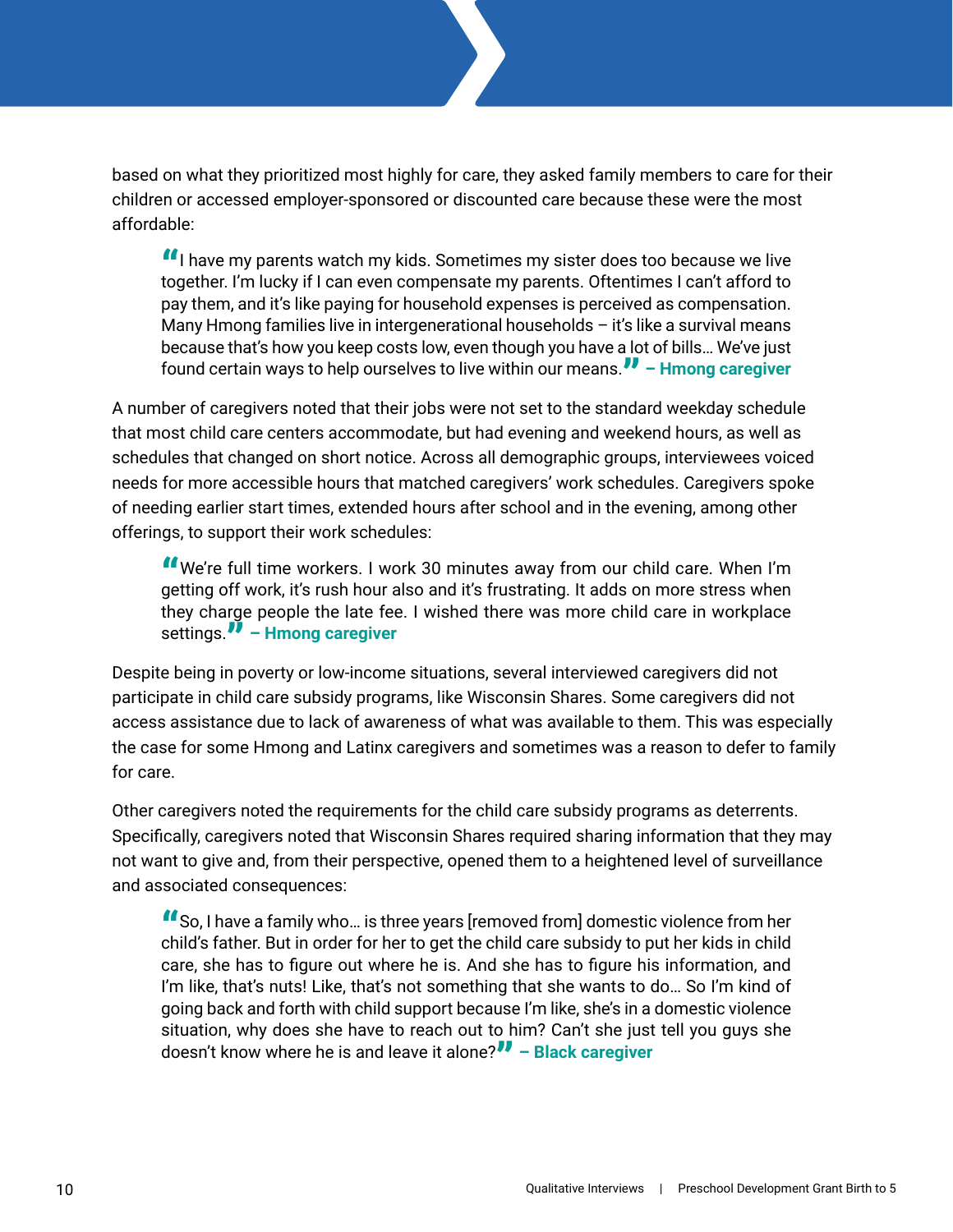Another caregiver noted that child support payments being paid by the other parent, even though seized by the state, were being counted as her income and made her ineligible for subsidies. Some Tribal caregivers noted concerns about how use of child care subsidies could negatively impact other benefits available to them, including benefits provided by Tribal nations.

For caregivers who engaged with assistance programs, their interviews provided insights into how these programs operated and functioned together, often in ways they found to be challenging and stressful. For example, caregivers who received subsidies spoke of struggling to meet school or work requirements that felt unrealistic with family and other responsibilities or of having to attend appointments that were scheduled at difficult times and places. Participation in the subsidy programs could still present difficult decisions and issues to navigate, such as how to prioritize their time or the educational and career opportunities to pursue:

"They don't consider the time I need to study; they just go off of my school schedule. " **– Hmong caregiver**

Some caregivers spoke of feeling stuck in decisions around taking a raise or a better paying job or potentially losing their subsidies. Altogether, this dynamic challenged caregivers' efforts to improve their employment situations and escape poverty:

 $\bullet\bullet$  I mean, if you don't make a lot and you qualify for subsidies, that's great, but what if you get a better job? And that's some of the challenges, they look at it as if they take this position that they're making more money but they're losing their subsidies, they can't work." **– Tribal provider**

"One common thing that I have experienced from single parents, Black parents – all parents, honestly  $-$  and it's not necessarily particular to child care, but it's just the way that the system will support, is set up as well. You get support the less you do, you know what I mean? The less you do for yourself, you get support. And as soon .<br>as you start to try to empower yourself, your supports are taken away from you."<br>– Black caregiver and provider **– Black caregiver and provider**

On the workforce side, interviewees readily noted the low wages that providers received and that many providers were themselves in positions of poverty. Providers felt strongly that pay increases and improved benefits were needed for child care staff and that current compensation was out of line with expectations for their work and their training. This felt unjust to providers and presented challenges to staffing:

"They are raising children, and we're paying them \$10 an hour. That's not even livable. I can't give people a hard time when they want to leave to go work at Wal-Mart for \$15 an hour, because I'd do the same thing. Even though it's a very meaningful role, we still have survival here, and we definitely have seen good people leave, and that's challenging for me." **– Tribal provider**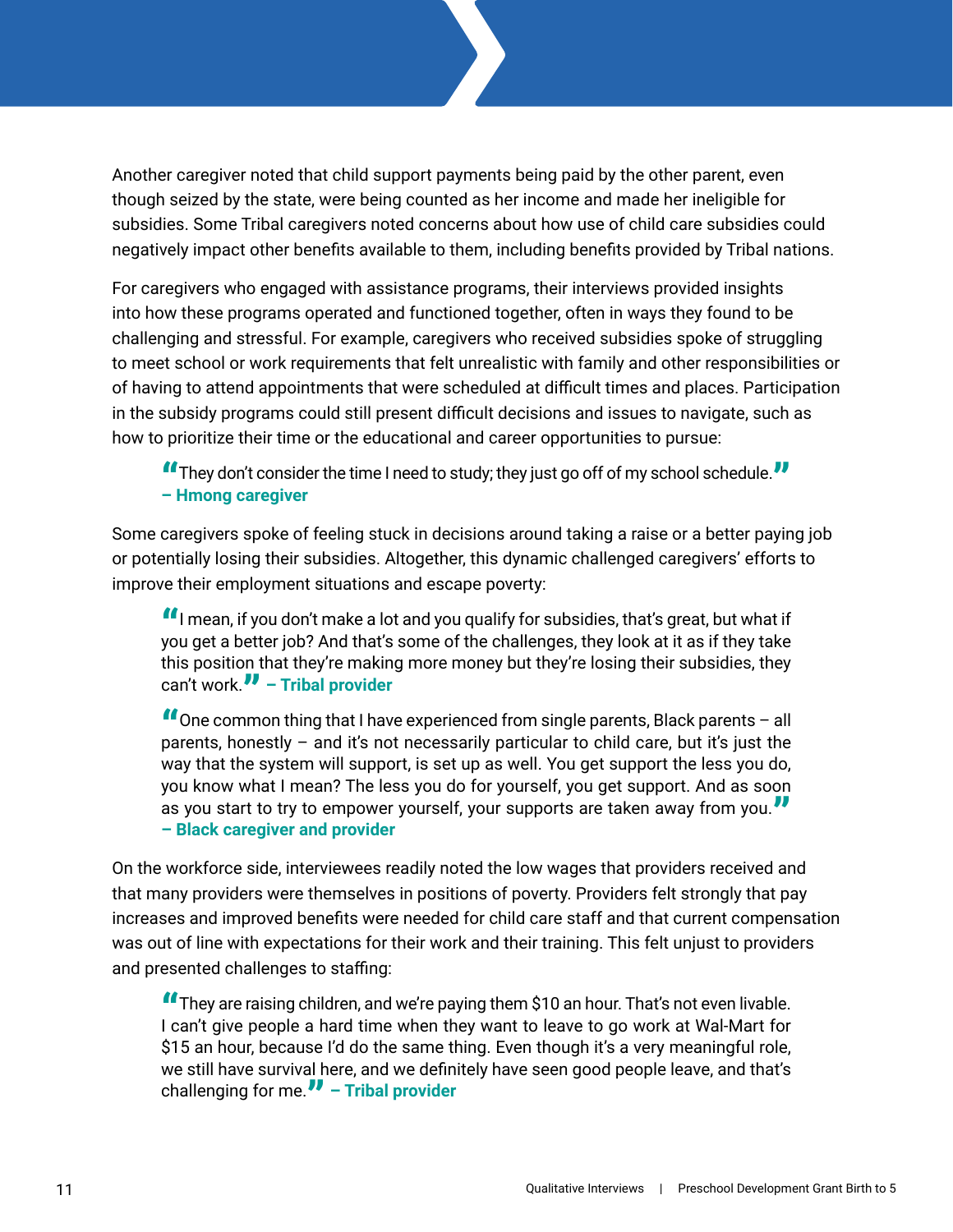It's hard to say, 'You know what? I want you to invest all this time and effort and do all this stuff' for the same amount of money you could get to stand behind a cash register." **– Tribal provider**

Caregivers who turned to family members for care urged compensation for these individuals as well. They felt that the state had a role to play in formalizing family care providers for their time, resources, and expertise:

"When I lived in Illinois, I was able to actually have my sister watch my child, someone I trusted. And they paid her to do that so she wasn't just sitting, not making any money or, you know, struggling or just trying to help me. They were actually helping her. I get down here [Wisconsin], and the people that I trust my child to go with I have to pay out of pocket, which is just taking more from me and what I could have for my kids." **– Black caregiver**

Providers who operated their own child care centers stated several challenges to keeping their centers financially afloat, noting instability in the funding model and challenges related to staffing within licensing requirements:

 $\blacksquare$  As far as the income, it isn't always stable. I mean, a parent can pull out  $-$  give you two weeks' notice – and they're gone. And that could be \$500 a month. So, there's that instability of income. How to improve that, I don't know." **– Rural white provider**

If I only have two weeks of vacation, and we don't have sick days. Those who have a contract like from a normal contractor or a company, those benefits we don't have. I would have to pay someone to take my place… I couldn't be away. I really couldn't be absent. I have to be present because I am the one with the license and I have to attend to my business, and so we really don't have any support because we are individual business owners… All the expenses in the house really depend on this business and when there isn't a business income there isn't a household income because we're really dependent on the business." **– Latinx provider**

"I think if folks are looking at this from a business model, it's not sustainable. Those who get into it are in it for the kids." **– Rural white provider**

Altogether, interviewed providers described highly stressful economic situations that could negatively impact not only their centers, but also their well-being, personal financial security, and their overall capacity to care:

"[T]he money part does get, again, I use that word over and over again, but that gets worrisome. It gets stressful. …my daycare business is what keeps me in my house because that income is what pays my mortgage, pays all the bills, you know, this and that… But, so sometimes I just want to say, 'Oh, I don't want to do this anymore.' I don't want to have to think about the money, you know." **– Rural white provider**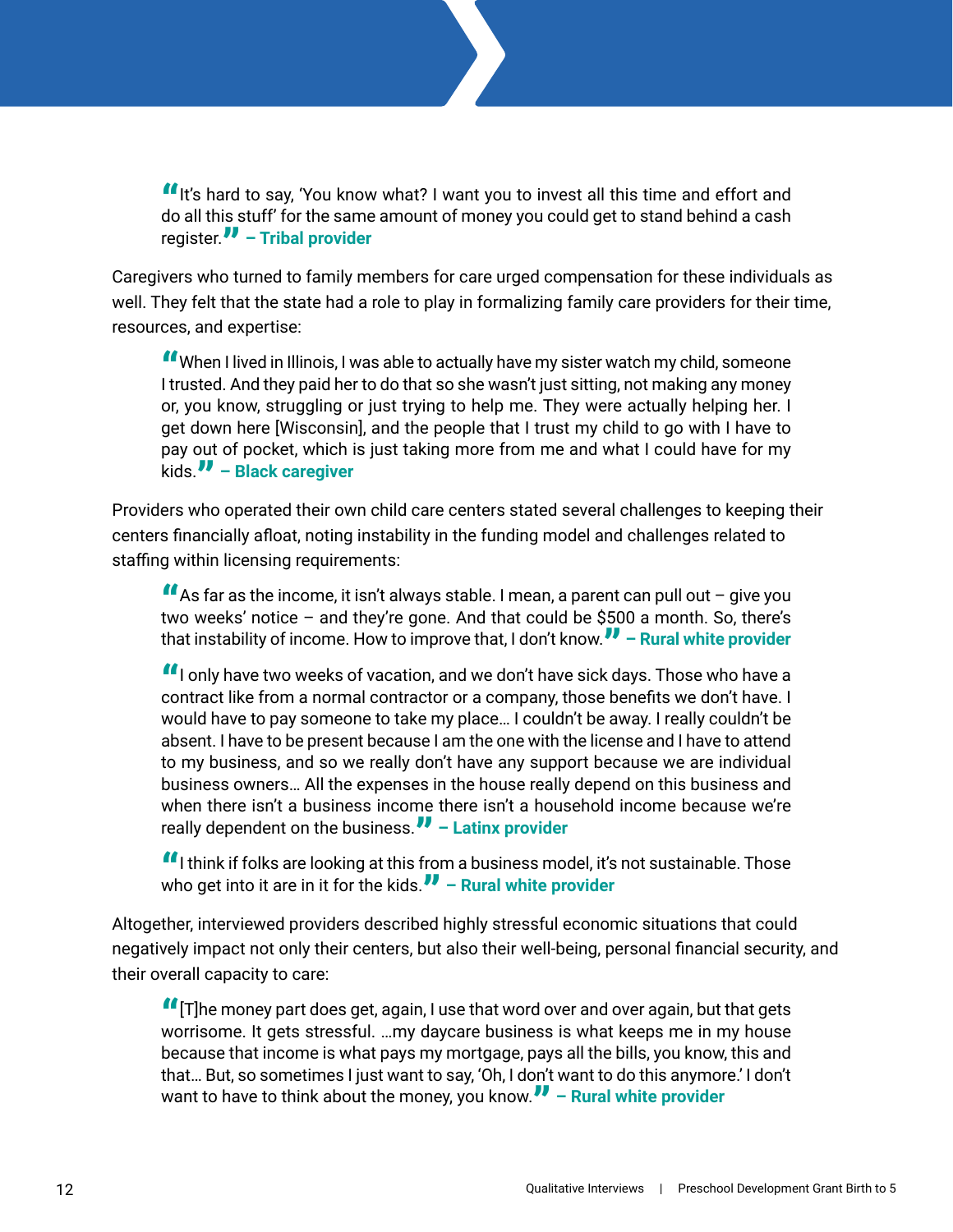#### <span id="page-12-0"></span>**Race**

Several participants noted concerns related to race and racism in ECE. Caregivers and providers who identified as Black most often noted these concerns, but Hmong interviewees did as well, especially related to anti-Asian racism associated with the COVID-19 pandemic:

**"** Before COVID I would usually take my kids with me to go shopping but we've completely eliminated going shopping together, I go alone now. I also feel like with our president calling COVID-19 the China virus, it added more of that stereotype and that racism. He made it okay for others to believe it. We're cautious of going out.  $\blacksquare$ <br>– **Hmong caregiver – Hmong caregiver**

Most frequently, participants of color noted that the racial backgrounds of providers were generally not representative of their children or of their community, as the majority of providers they engaged with were white. For caregivers of color, this reality presented concerns about the quality of care and safety of their children, as they felt that white providers struggled to affirm children's racial identities and their parenting. Caregivers also wanted curricula and materials (e.g., children's books) to affirm their children's racial identities. One interviewee spoke to the benefits of having staff that reflected the racial identity of children:

"So I just believe that our children need to see us being there, being the one to, in a different light, if that makes sense… I believe that the care and concern of the children seeing us and seeing someone that looks like us. I've had several experiences where I've been actually working, and a little girl, a little African American girl, she was looking at me and just kind of like, she said, are you Black? You know, and I said, I am. And I know it was because all she saw was white teachers." **– Black caregiver and provider**

Black caregivers in particular noted challenges when communicating with non-Black providers, as they recounted feelings of not being listened to and expressed hesitancy in sharing information with providers for fear of being judged or inappropriately reported on. Some caregivers of color also indicated that they felt they were treated poorly in comparison to white parents or that provider decisions and policies were made to please or attract white parents:

"I think when Black women speak, we're not taken seriously… So it's like when you say something, they kind of make little of it. I'm saying my child can't do this, and they're like, well, probably not really. Like, 'She doesn't really know what she's talking about. I know better.' It's like you think that you know better because you're white. But you don't know what's best for my child." **– Black caregiver**

Concerns for the racial safety of their children influenced caregivers' decision-making around care. For some, these concerns influenced decisions to turn to family or friends for care, knowing that these providers would reflect the racial identities of their children, affirm their racial identities in interactions and through the curricula, and could be trusted.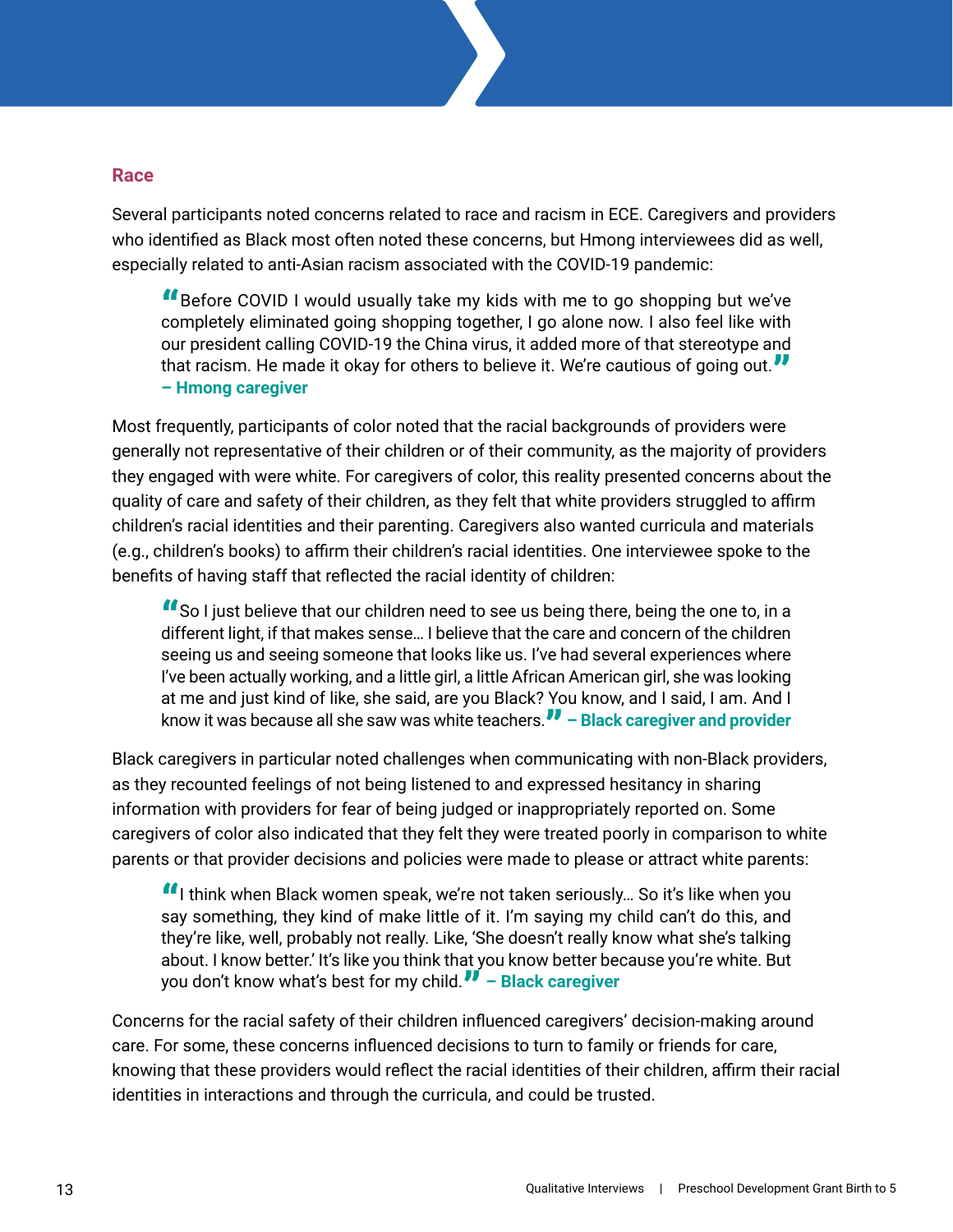<span id="page-13-0"></span>Some caregivers of color felt they had to choose between a "high quality" center with newer facilities, more well-credentialed staff, and other positive features, but which lacked racial diversity among the staff and the other children, or another care option that would offer the safety and quality of racial affirmation:

"It might just be… the Black mom in me, but I'd rather my kids be safe than be inclusive… There are people with ill intentions, especially when it comes to Black kids… And I don't want to raise my kids in a society or a community – because a school is a community – I don't want my kids to be in a community where they ever have to feel attacked. It's okay to feel uncomfortable sometimes – but it's not okay to feel attacked, to feel afraid in school, to feel, you know, any type of way like that, any type of bad way." **– Black caregiver**

Providers of color, especially Black providers, also spoke of racialized experiences and experiences of racism. These included experiences of providers being paid less than their white co-workers, heightened monitoring by supervisors or state licensers, and receiving more complaints from white parents. A Hmong provider spoke of racist experiences, including difficulties in finding practicum placements as a student, increased scrutiny by licensers, and receiving lower pay than white co-workers. Despite talk of efforts to address racism, providers saw such problems persist:

"[I]t was just certain things that I see that they make available for them that they don't make available for Black child care providers. It just, it doesn't make sense to me. If you are saying you want to help this problem that we see and have more teachers and everything of color, then why aren't you doing more than what you're doing to make that happen? I don't understand that at all. That doesn't make sense." **– Black provider**

I just want to say like as far as Black women, I feel like, especially in [my city], a lot of African-American women have lost their licensing and certifications and stuff like that due to miscellaneous stuff, and… it's like, I just feel like I'm getting attacked as a Black businesswoman that's trying to run her in-home child care, because I don't know, people like, don't want to see us to be great or something… You know, as a Black business owner and child provider too, you know, got to be cautious." **– Black provider**

#### **Culture**

Interviewees highlighted culturally-relevant care models, curricula, and materials as important aspects of "quality" that were not often included in official definitions. For instance:

"We are applying quality care because we are following the licensure guidelines and we're trying to stay updated. We are also providing good education because we offer a bilingual education and so we have to attend to the needs of each child in terms of their culture, their language, their health, and their safety. All these things have to be included in the care; you understand. Without forgetting that you have to include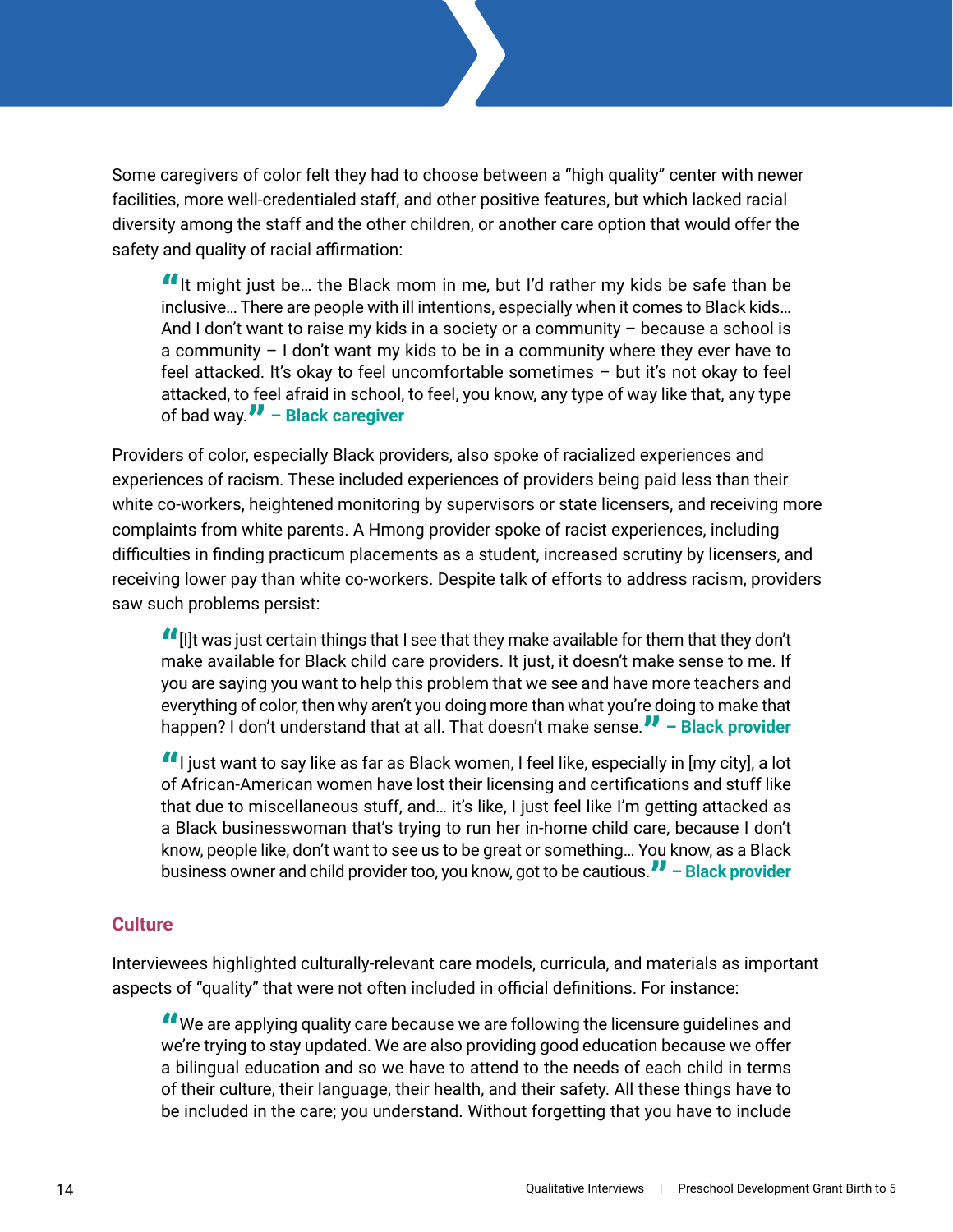love to all these practices because if you don't have love for the kids you can't work in this field." **– Latinx provider**

For caregivers, having culturally-relevant care from a provider with a shared background was valued and sought after, but often hard to find:

If it was really hard to find [a provider]. I remember talking to one of my friends trying to find a Hmong caregiver. It was important for me to find a Hmong caregiver for my daughter because not only are we away from family and will she spend most of her education in a white-dominant culture, it was important for me to show her who she was [as a Hmong person]. Who we are, and that there are other Hmong caregivers outside of my family." **– Hmong caregiver**

However, several interviewed caregivers and providers talked about a lack of cultural attention in the present ECE system. More specifically, caregivers and providers talked about a lack of curricula and educational materials that reflected their cultural backgrounds, a lack of infrastructure for care models that were more culturally-relevant (e.g., family or intergenerational care), and the lack of cultural diversity among care providers.

Hmong and Tribal caregivers and providers spoke of the absence of cultural materials in available ECE settings, including culturally-relevant foods, books, and holiday observances. Others spoke of culturally-relevant materials being tacked on to current curricula rather than embedded or woven into the curricula with intention.

If I often see [culture] as a tourist approach, where it's just added on... and I'm really<br>trying to get our staff to incorporate. So with our first language grant, we made children's books ourselves." **– Tribal provider**

Tribal and Hmong providers noted difficulty in finding funding to acquire cultural resources or to engage in cultural activities:

"Having extra money to bring in a consultant or buy materials to do certain things that are culturally-appropriate is really hard, because you've got to pay your staff their living wage, which is already hard to do." **– Tribal provider**

**"** One thing that is a challenge is culture sometimes seems to be supplemental to people, and therefore, is not sustainable, when you're always expecting someone else to do it instead of building this capacity." **– Tribal provider**

One Hmong provider recognized so much value of culturally-rooted curricula, that they put in their own time and energy to develop activities, although for the benefit of predominantly white families at the center:

"Well, I started using, speaking in Hmong to my kids. I work with three-year-olds. I have about ten kids in my class at a time. And I've just been counting with them. I've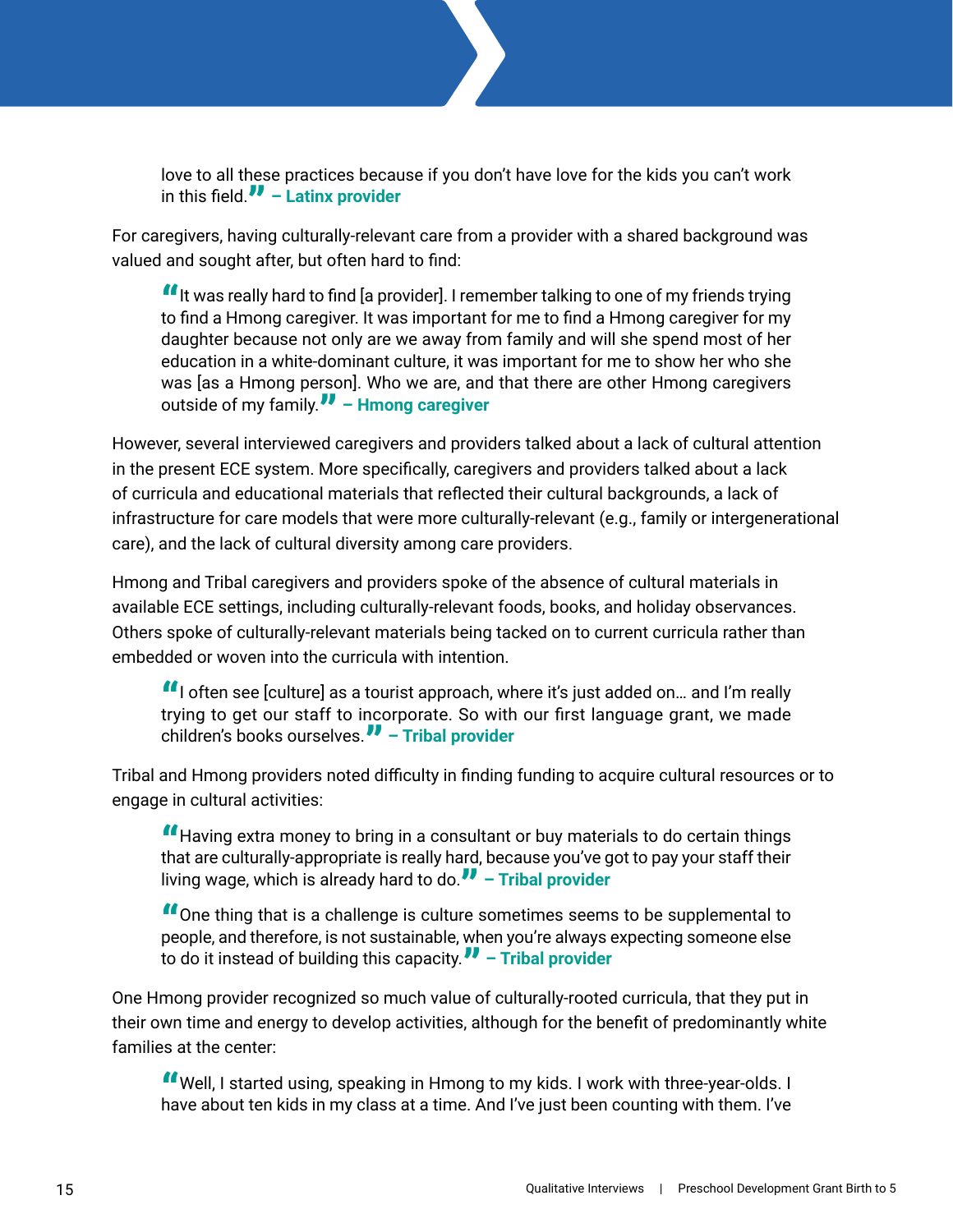slowly started to build on my books. I have a few Hmong books, and they've been catching on counting with me, and they're understanding now that I speak a different language. …they're used to it now, and the parents love it, and they love seeing all that." **– Hmong provider**

For the provider, this sharing of their cultural and linguistic background made teaching more enjoyable and meaningful. Their work also brought an added benefit of encouraging the child care owners to attend to and support more diversity efforts.

Caregivers and providers, especially from the Tribal communities, noted that the current state system, including regulations and quality standards, could come into conflict with more culturally-rooted models of care:

**The process almost feels disrespectful. I know our elders have great stories and** knowledge–how can I ask them for a background check and not disrespect them?"<br>– **Tribal provider – Tribal provider**

"The ECE system is trapped in one way of thinking regarding care, learning and teaching. A child is a teacher too, parents are experts and teachers as well. Learning should be naturalistic." **– Tribal provider**

Further, Tribal providers suggested that the current system lacked cultural sensitivity with respect to ECE. A Tribal provider noted the prescriptive nature of public education and the role it often played in cultural genocide, and affirmed that ideas of child care "quality" were a local determination that was influenced by historical trauma:

If I know that Indian people struggle with [public education] because of the trauma and the history and all the things that have happened that just make us extra cautious.  $\blacksquare$ <br>– Tribal provider **– Tribal provider**

These histories and experiences may be influential to how state agencies and technical assistance providers engage with child care providers and with families.

For some caregivers, their preference for a family care model (including care provided by friends and neighbors) was connected to cultural traditions and values for the care of young children. Additionally, family care could offer the benefit of shared cultural backgrounds and the trust and mutual expectations associated with this. They felt that these providers reflected and instilled in their children shared cultural values and served as an extension of their immediate family. As such, these caregivers strongly suggested that the family care model should be designated by the state as a formal child care provider option and, accordingly, facilitate proper compensation and recognition for their time, care, and expertise. Family members and friends already providing care could also be supported to advance their education and skills: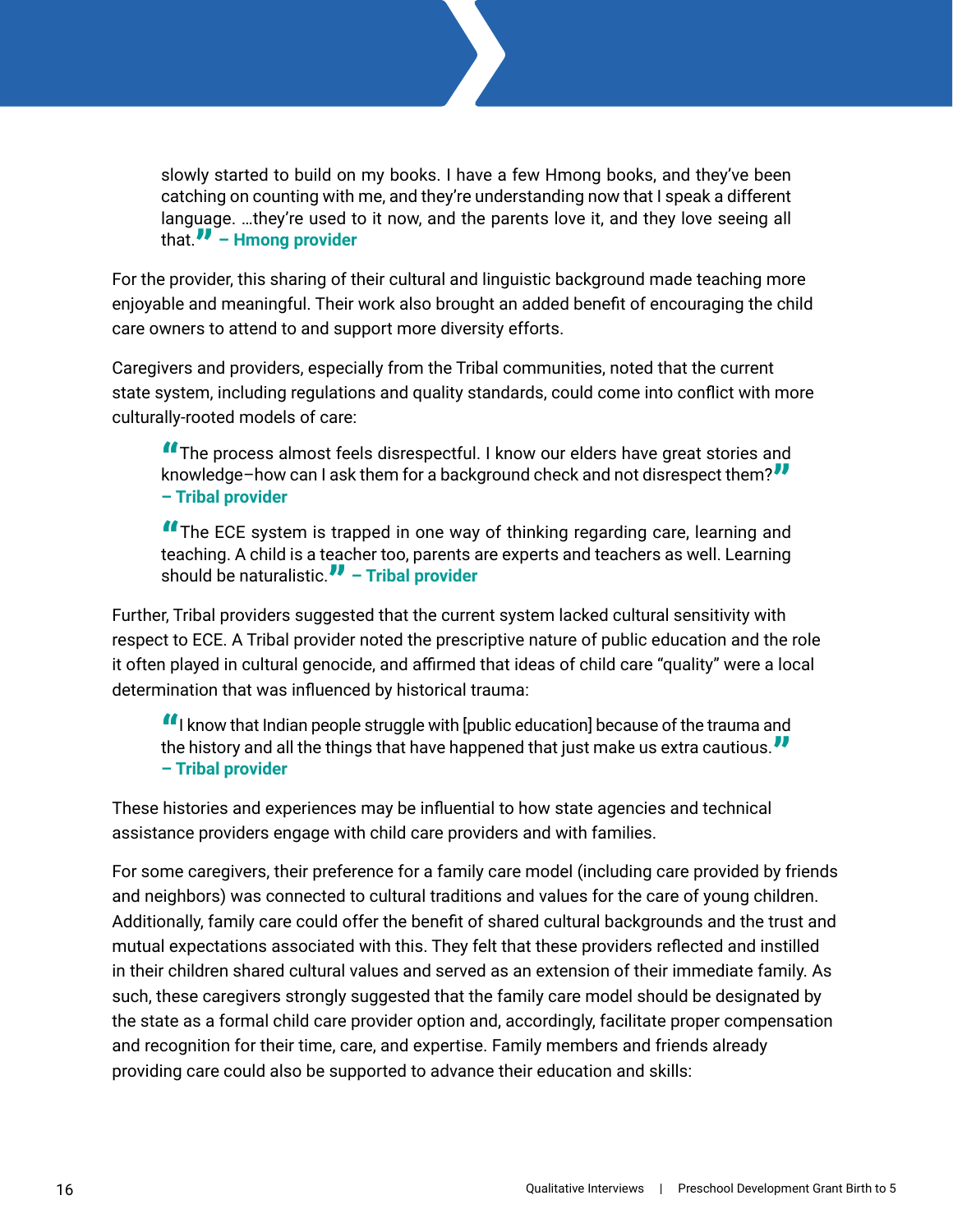<span id="page-16-0"></span>**"** Culturally there are providers who represent our culture but just don't have education in developmental skills or no accessible language in developmental education. *W*<br>– Hmong provider **– Hmong provider**

In the absence of providers with shared cultural backgrounds, whether family or otherwise, interviewees noted that a different kind of provider training was needed to meet families' cultural needs. For instance:

"Children are relational-based, different relationships based on their family, their personality, their temperament, and teachers need to be trained in adjusting and knowing and observing and understanding and getting to know the family culture and the family to help support that child." **– Tribal provider**

"…if we can't represent our children's identity through our teachers, we can train ECE providers to be culturally aware and represent the children through food, books, curriculum or even posters in the classroom." **– Hmong caregiver and provider**

# **Communication and Language**

Caregivers and providers from all demographic groups noted issues of communication in the ECE system. This included a lack of available information in people's primary languages, especially Spanish and Hmong, to assist caregivers in finding care and accessing subsidies, and to assist providers in licensing, regulations, YoungStar, and other necessary information for their centers. Providers also saw need for curricula available in their primary languages.

Caregivers and providers identified issues with accessing and understanding information, with some noting that they needed to navigate multiple websites to find information and that in some cases, the information across sites was conflicting or confusing. Providers mentioned issues with websites related to licensing and ECE credits in the Registry, Child Care Resource & Referral agencies, Department of Public Instruction special education guidance, YoungStar ratings and processes, and continuing education requirements. Providers for children with disabilities had additional sources of information to work through, such as Birth to 3 programs and public school therapy programs, and had to consider how to integrate these with child care services:

"The children that I have right now, their delays are significant enough that they can easily qualify for the in-school programs, but again, those are all in school. So from town I've got a 40-minute drive to bring them to the school therapies if we want to do that… Birth to 3 was much more helpful because they would not only come to your house, but they were able to work with two kids and not just one kid at a time… They [the kids] didn't have to be two years behind [before receiving public school services]…" **– Rural white provider**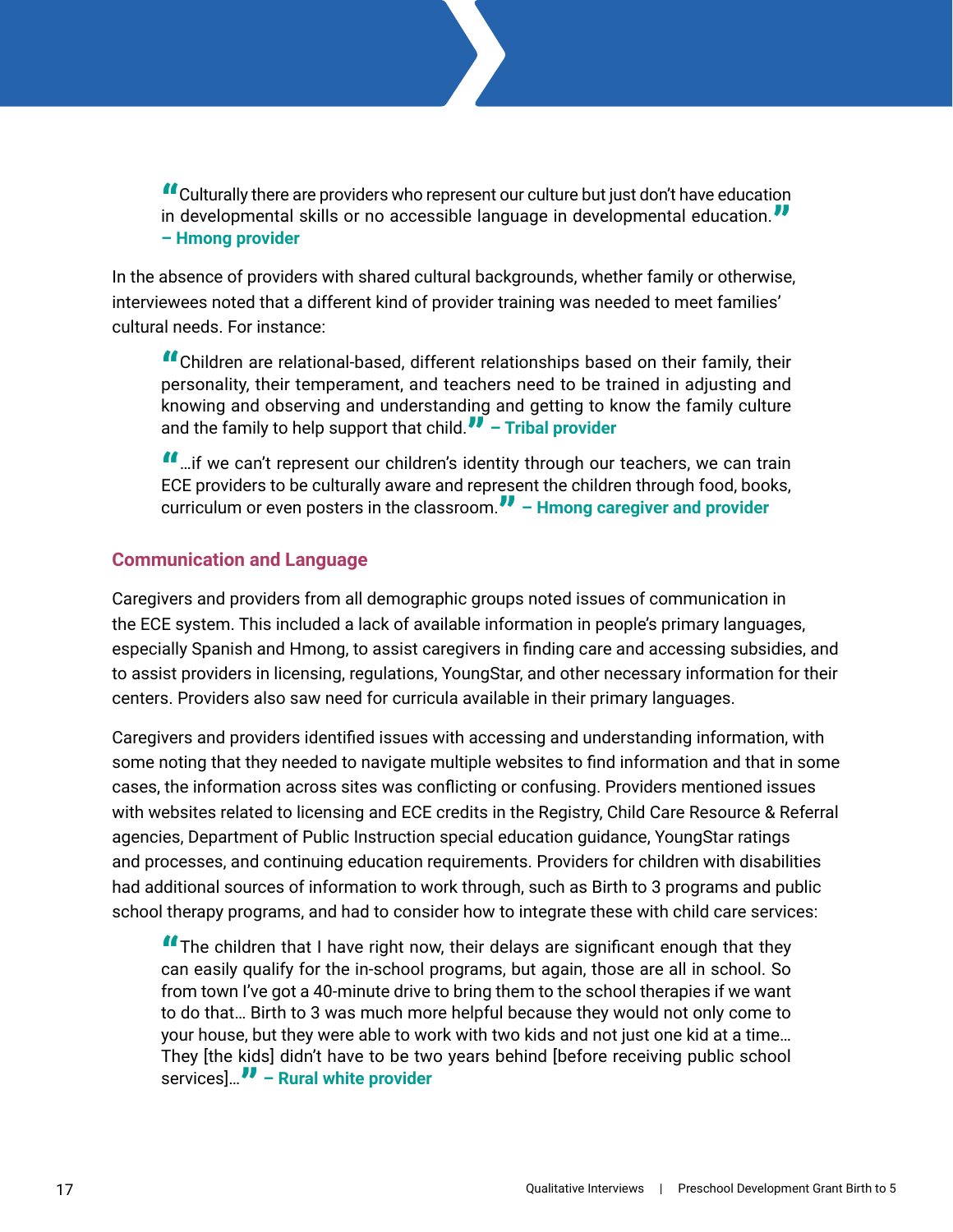Caregivers and providers also noted that there was a lack of available personnel to offer information or answers to questions, especially people who reflected their backgrounds and had shared language and cultural competencies. For some Hmong and Latinx caregivers especially, this contributed to a lack of trust and sense of isolation as they navigated their work.

For some caregivers communication issues were present in the day-to-day as well, as they felt that providers who did not share their language and cultural backgrounds were not as forthcoming in their communications with them. For example, one caregiver noted that their provider failed to notify them about an playground accident with their child, when this standard of practice was being followed with other families. Multiple caregivers noted a desire for more information from providers about the skills their children were learning so that they could reinforce learning at home.

Providers noted interest in accessing peer-based professional development or support, but this also was challenging. For example, a provider in a family child care center said:

If it would be nice to have more emotional support. We don't always have a lot of time to meet other providers and talk about issues and solutions. That becomes challenging because it's hard to, you know, work until 5:30, 6:00, and then say, 'Alright, now we go talk about daycare with somebody.' But it would be nice to have that relationship and that person you can… you know. 'This child is doing this, what do I do? Help me.' There are some online Facebook groups, but it's just not the same as in person and the support groups." **– Rural white provider**

Caregivers and providers also noted reasons why children should have access to ECE in their primary or heritage language. For children who speak a language other than English at home, caregivers and providers felt that care provided in their primary language would better promote their continued child development and school readiness. For Tribal and Hmong caregivers and providers, in particular, language integration into ECE was important for its cultural connections as well. Providing care in their languages promoted the continued use and preservation of the language and English-only care could undermine these goals:

"They speak the Hmong language at home and English at preschool–they're losing language." **– Hmong caregiver**

Whether through family care, bilingual or language immersion programs, integration of their languages supported efforts for culturally-relevant care. Caregivers and providers noted that culturally-relevant curricula and materials, including stories and foods, were more valuable and meaningful when presented in their languages.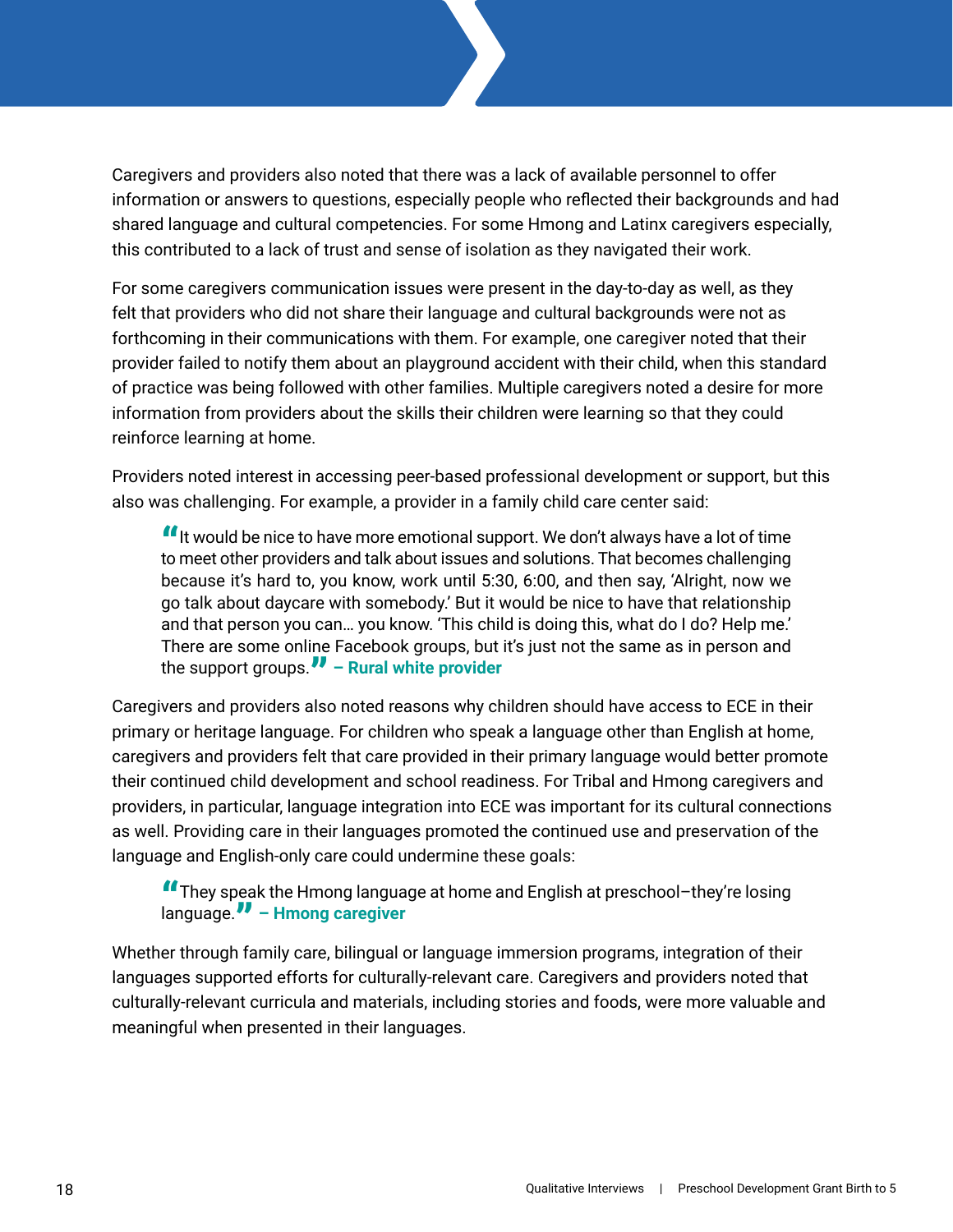# <span id="page-18-0"></span>**Geography and Transportation**

Many caregivers spoke of challenges related to geography and transportation, as the location of their homes, workplaces, and care options and their capacity to readily move between them were significant in their lives. For Tribal and white caregivers living in rural areas, they spoke of challenges related to accessing care within a reasonable distance of their homes or workplaces. Combined with the relative lack of options (of group child care centers as well as family child care centers), caregivers sometimes faced difficult decisions for care and their employment. For example:

"If it's a young mom or a young dad who's trying to get a job but they don't have transportation, trying to figure out how they're going to get their child to a child care place and then get themselves to work, that has been a huge issue." **– Tribal provider**

However, more suburban- or urban-located caregivers also identified issues of the location of care options and transportation. Some caregivers spoke of choosing care options in their neighborhood because they could not transport their children elsewhere, despite concerns about quality. Others drove children considerable distances to access care sites they preferred, which took extra time from their day and added stress:

"I have three kids: one in the public school system, one in Head Start and one in Early Care. I work 30 minutes away and have to wake up super early to drop them off. I always feel bad because I have to wake them up very early for my commute, and when I drive back to pick them up it's traffic hour, and to stop at all three schools  $$ sometimes I barely make it to pick them all up on time." **– Black caregiver**

One caregiver noted that their child care provider had established late fees for arriving late for pick up, so that their issues of transportation sometimes presented a financial dilemma as well:

**"**...daycares in general charge a late fee of \$1 a minute after you're late. So it was more of a stressor for me because either I had to be out of my workplace at a certain time, otherwise, I'm paying dollars later than what I can pay. Or I'm stressing to speed my way to get there right before it, or, you know, things like that. So it was a, it's a big stress." **– Black caregiver**

Altogether, transportation was a barrier for many caregivers for accessing affordable and quality care, whether in rural or more urban contexts.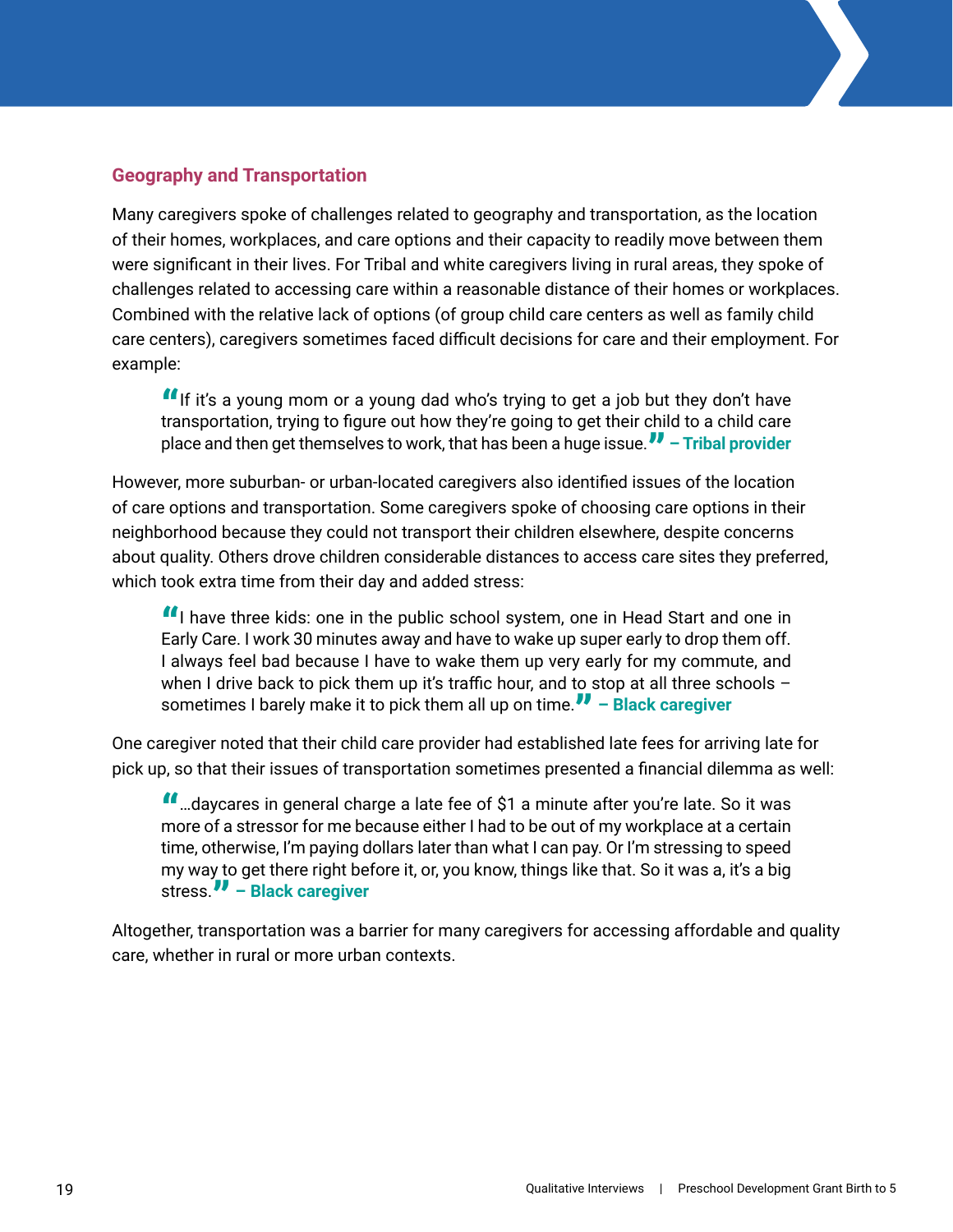<span id="page-19-0"></span>Like families and business owners across the state, interviewed caregivers and providers reported negative impacts from the ongoing COVID-19 pandemic. These included concerns related to their family's health and safety, the financial security of their household or their child care businesses, and stress and mental well-being. For many, vulnerabilities they were already experiencing – such as poverty, underemployment, and existing health issues – became aggravated by the pandemic:

"My family has been greatly impacted by [COVID]. Our income definitely went down a<br>lot because the business [child care provider] is our core income. "I – Latinx provider lot because the business [child care provider] is our core income." **– Latinx provider**

"When COVID hit and you haven't seen anybody in your family in three months, that really takes a toll on you. And how do you be happy about providing activities and things for children and families when you are depressed?" **– Tribal provider**

"That's really hard, because it's hard on me, because I have PTSD, depression, and anxiety. So it's really hard with this whole COVID and just being at home with them 24/7.  $\blacksquare$ <br>— Black caregiver **– Black caregiver**

**If** I was planning on bringing my kids to a daycare. Because of COVID and not being able to meet the teachers in March or understand their procedure, I wasn't comfortable bringing my kids to daycare. I didn't get my summer job, I was worried because that [income] was going to go towards health insurance…" **– Hmong caregiver**

Providers noted particular challenges COVID-19 presented to their child care operation. Some providers had to close their centers and were uncertain when they would be able to reopen. Other providers were open but had to navigate new safety guidelines and restrictions, additional reporting, acquisition of new supplies like masks and hand sanitizer, and finding the funding to pay for increased costs. Some admitted to not feeling comfortable being open, but felt they had no choice, given the economic precarity of their business and the needs for care among essential workers.

A number of providers lowered fees to attract families and help those who had lost income due to the pandemic. Some providers also expanded the ages of children they cared for, to meet the needs of families' with older children when schools had closed and to bring in extra revenue. These providers noted how they then had to quickly modify their programming, staffing, and group dynamics accordingly.

Providers expressed worries about ensuring the health of their staff and the children under their care, and concerns about how to maintain staffing if their workers became ill with COVID-19. For some interviewees, concerns included the potentially negative developmental impacts on children: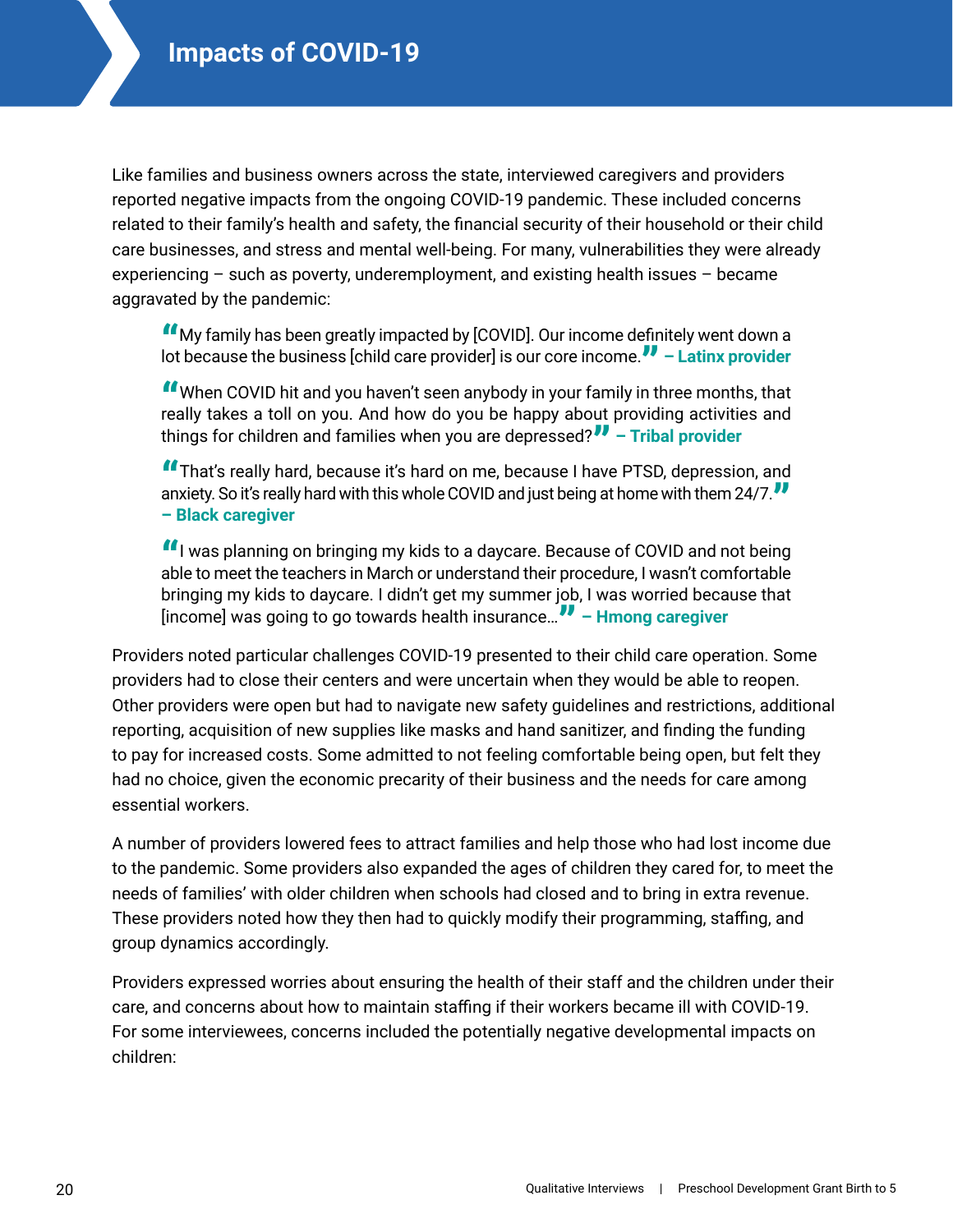"You know, it's a big adaptation, and with us switching child care centers, when [my daughter] met her new teachers, they all had masks on, you know. I mean, it sounds silly, but it really is a big deal when you meet someone, you're developing a relationship, and here, you're talking to a cloth. So I felt kind of bad because she was so kind of nervous and scared." **– Rural caregiver**

Other interviewees talked about the difficulties they encountered in trying to answer children's questions about the virus, explaining safety protocols and ensuring children follow them, and attending to children's fears and anxieties. A few interviewees had either contracted the virus themselves or had a family member who did, so they also had to attend directly to their health and safety in addition to caring for children.

For some caregivers, their stress and mental health concerns were further influenced by their cultural backgrounds. For example, a Hmong caregiver spoke of the many demands placed on her that were intensified by the increased needs in their family related to the pandemic:

"As a Hmong Woman, it's hard to set boundaries. On top of being a first-time parent, the expectation of a Nyab [daughter-in law, sister-in-law] can be hard. " **– Hmong caregiver**

Latinx caregivers spoke of isolation from family and community that added stress and hardship to their lives. Already lacking social support, the COVID-19 pandemic brought further strain that some felt they could not mitigate by turning to others.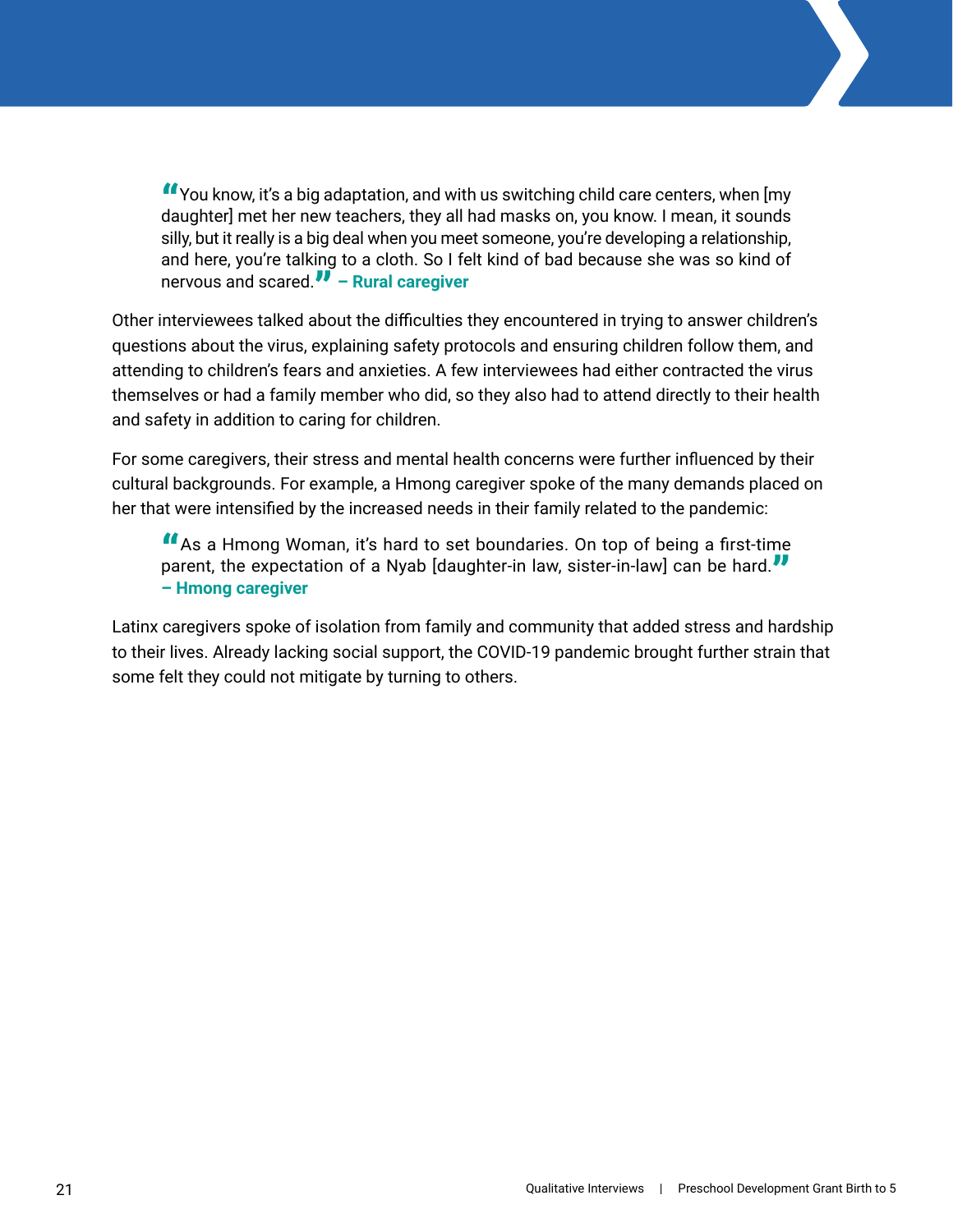<span id="page-21-0"></span>Looking at these findings in sum, we see an overall pattern: The current ECE system in Wisconsin is based on assumptions that fit a dominant model of socioeconomicallyadvantaged, white, monolingual English-speaking, suburban and urban families and the ECE centers they prefer. As such, ECE in Wisconsin systematically underserves any family or provider that does not fit these assumptions, with implications for ECE accessibility, affordability, and quality; the ECE workforce; and COVID-19 impacts and recovery.

As in the DCF Listening Sessions<sup>1</sup>, interviewees spoke of many challenges related to ECE **access**, including transportation issues and a lack of options for families needing care for nonstandard work hours. As in the listening sessions, interviewees indicated that families of color were disproportionately impacted by access issues, but the experiences offered by interviewees here provide more insight to some of these issues. Specifically, some caregivers and providers of color spoke of the importance of having provider options that reflected their racial and cultural identities and having culturally- and linguistically-relevant curricula and materials. For many, these options were lacking.

Additionally, interviewees identified communication issues that challenged access, including too many and confusing websites to navigate and a lack of linguistically- and culturally-competent professionals that they could turn to for information. These communication issues were present for both caregivers and providers.

Interviewees also spoke of challenges with the Wisconsin Shares and subsidy programs that made accessing care difficult. While issues with subsidy programs were also voiced in the listening sessions, here interviewees spoke at length and with emphasis about the issues they experienced and their impacts. From the experiences that they conveyed, it is apparent that eligible families around the state are not accessing subsidy programs because of the intrusiveness that they experience in applying to the program, the high level of requirements to navigate to sustain participation, and the incongruencies participation can present for trying to find care (e.g., YoungStar participating programs with openings in their geographic area) and effectively support their families (e.g., accepting a better-paying job or losing the subsidy).

As in the listening sessions, interviewees reported many issues with the **affordability** of the current ECE system, generally finding the cost of care to be unaffordable. Caregivers noted that they were challenged to make the payments for care, whether or not they received subsidies. They described ways in which this presented difficult decisions about the extent or quality of care they would choose for their children, what household expenses to pay each month, or their

<sup>1</sup> Wisconsin Department of Children and Families. (October 2020). Preschool Development Grant Voices from Wisconsin's Early Care and Education Stakeholders: Listening Session Report. Madison, WI. <https://dcf.wisconsin.gov/files/childcare/pdf/pdg/listening-session-report.pdf>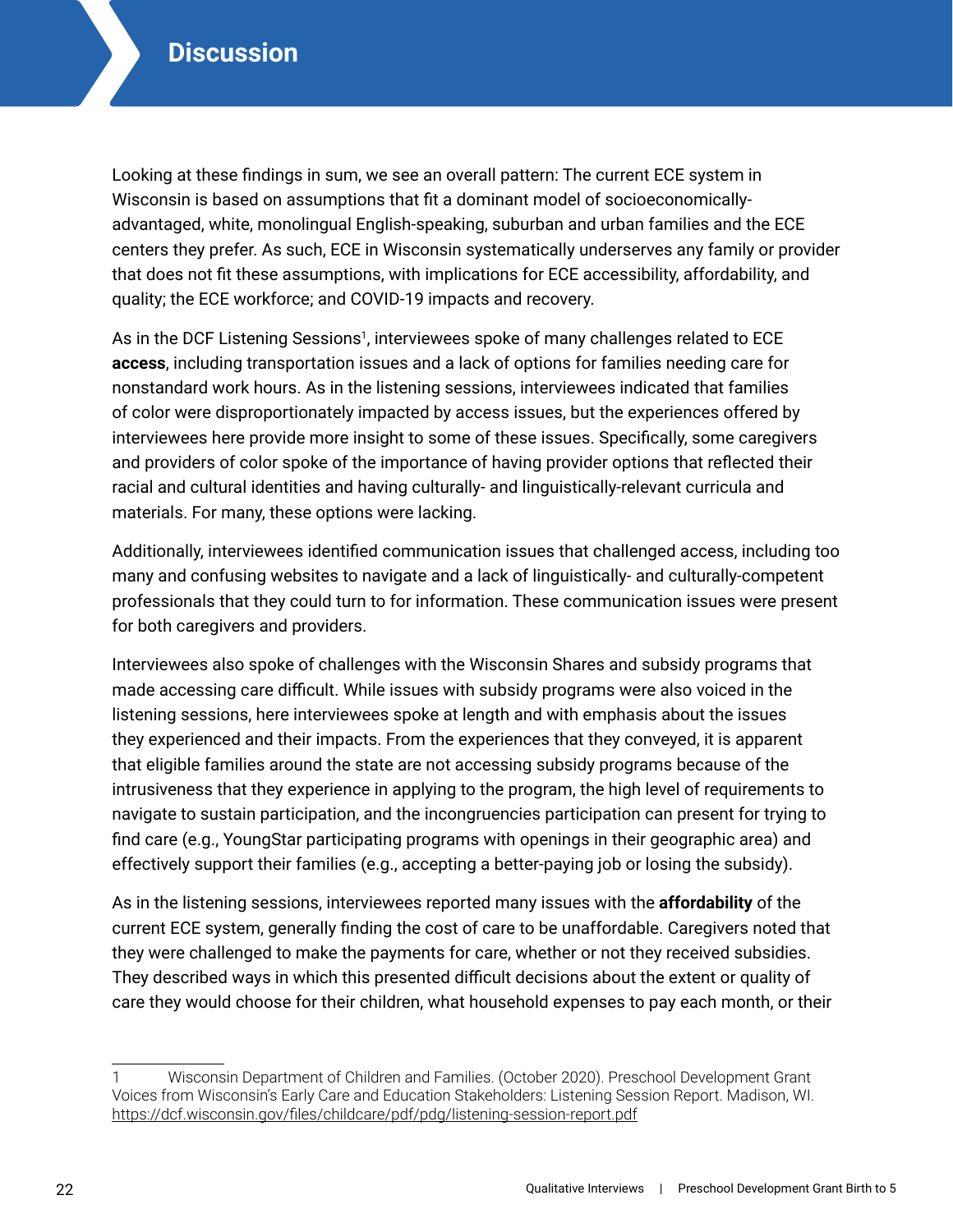employment decisions. Caregivers often noted affordability to be the driving factor in their choices for care, out of necessity. However, caregivers as well as providers generally recognized that providers were underpaid.

Interviewees described **quality** in ECE in similar ways to participants in the listening sessions, including descriptions related to child safety, developmentally-appropriate and loving care, well trained providers, and adequate facilities. However, interviewees further emphasized the significance of culturally-relevant care models and linguistically- and culturally-appropriate curricula and materials. Interviewees also described "quality" with respect to a diverse and representative ECE workforce, including providers that they felt they could trust and who communicated and engaged with caregivers effectively. Some interviewees contrasted this with experiences of racism they dealt with as caregivers or providers, or that their children experienced.

Interviewees often indicated that their beliefs around what makes for "quality" in ECE are not reflected in the current YoungStar system. For some caregivers participating in Wisconsin Shares, this could mean having to choose between a provider that they trusted and who could provide linguistically- and culturally-relevant, enriching care, and a center with a YoungStar rating that could accept subsidies but without these offerings and which might undermine children's language, cultural, and identity development. For some providers, YoungStar seemed to systematically undervalue the quality of their programs, including the characteristics that drove caregivers to seek them out (e.g., a racially- and culturally-diverse staff), and by tying YoungStar to Wisconsin Shares, systematically undervalued them financially as well. Some providers spoke of the YoungStar program as a mechanism for large, well-resourced centers to continue to accrue resources, while other providers offering highly-valued quality of different kinds struggle further to survive.

As in the listening sessions, interviewees noted issues of wages, benefits, and support for the ECE **workforce**. Even when caregivers spoke of their issues in affording care, they acknowledged that providers received little compensation and were troubled by this. Interviewed providers, especially child care owners, spoke of challenges recruiting and retaining high quality staff, accommodating the needs of families (e.g., for nonstandard hours, schedule changes, late pick-ups), and for simply staying open. Interviewees noted that providers with valued language and cultural skills did not receive adequate compensation for these assets. Providers also spoke of paying out of their own pockets to find or develop culturally- and linguistically-relevant curricula and materials. Several interviewees expressed desire for a government program that could financially support the linguistically- and culturally-skilled family and friends they turned to for informal care.

Some providers spoke of experiences of racism in the ECE workforce. For owners, these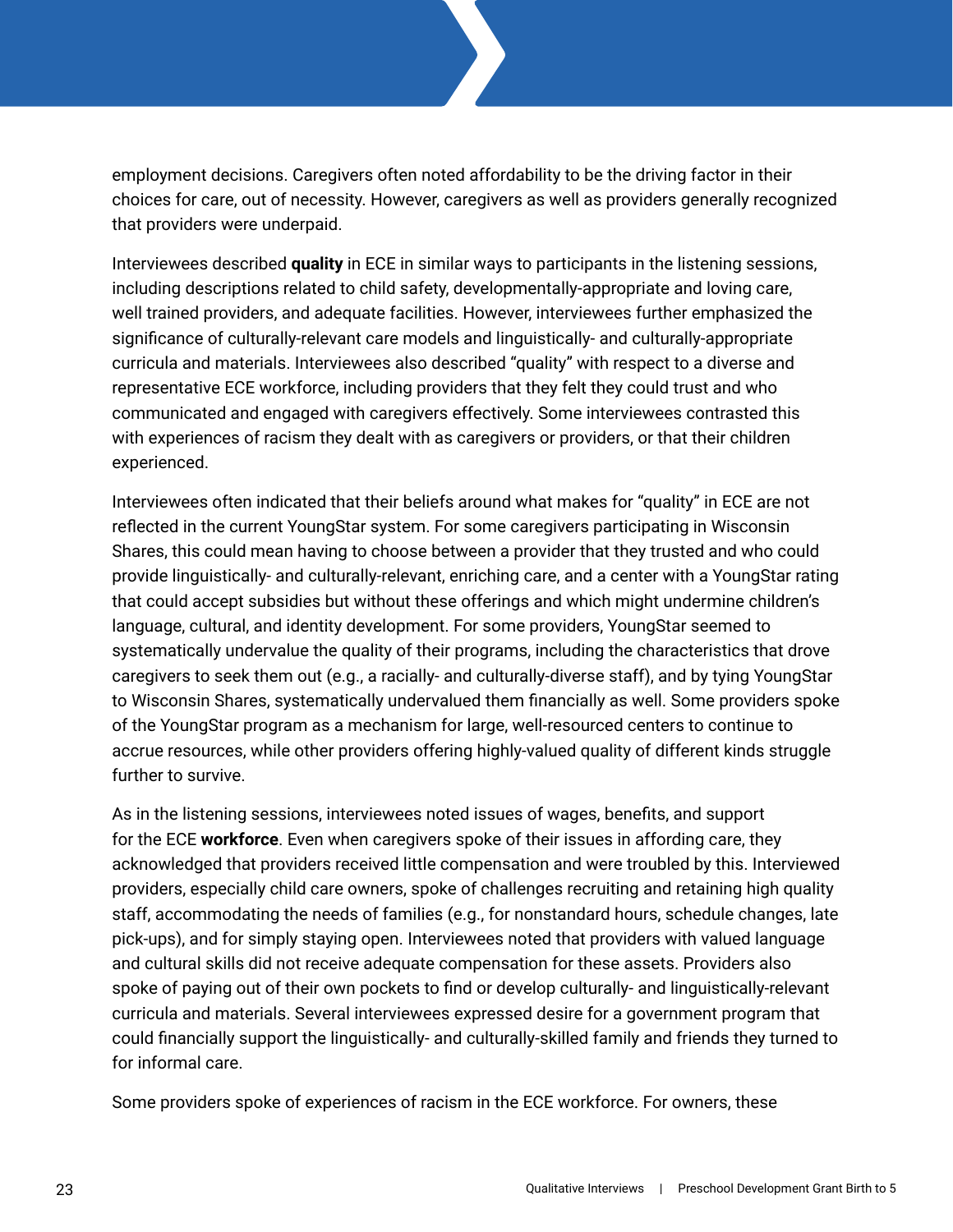experiences included patterns of heightened scrutiny from licensing and credentialing professionals. Providers of color reported experiences of greater scrutiny by their white supervisors, wage disparities with white co-workers, and negative interactions with the white caregivers of children in their care.

Interviewees spoke of the many ways that the **COVID-19 pandemic** has aggravated already challenging circumstances. For caregivers, this included partial or complete job loss and significant economic precarity. For many, it has also meant school and child care closures and more time with children at home. Providers have had to close and consider how to re-open safely, including buying personal protective equipment and establishing new staffing levels and safety protocols. Some providers have not been able to re-open and may not ever. For many interviewees, the pandemic has added more stress to stressful lives, undermining their mental health, and making it more difficult to provide love and care to the children around them.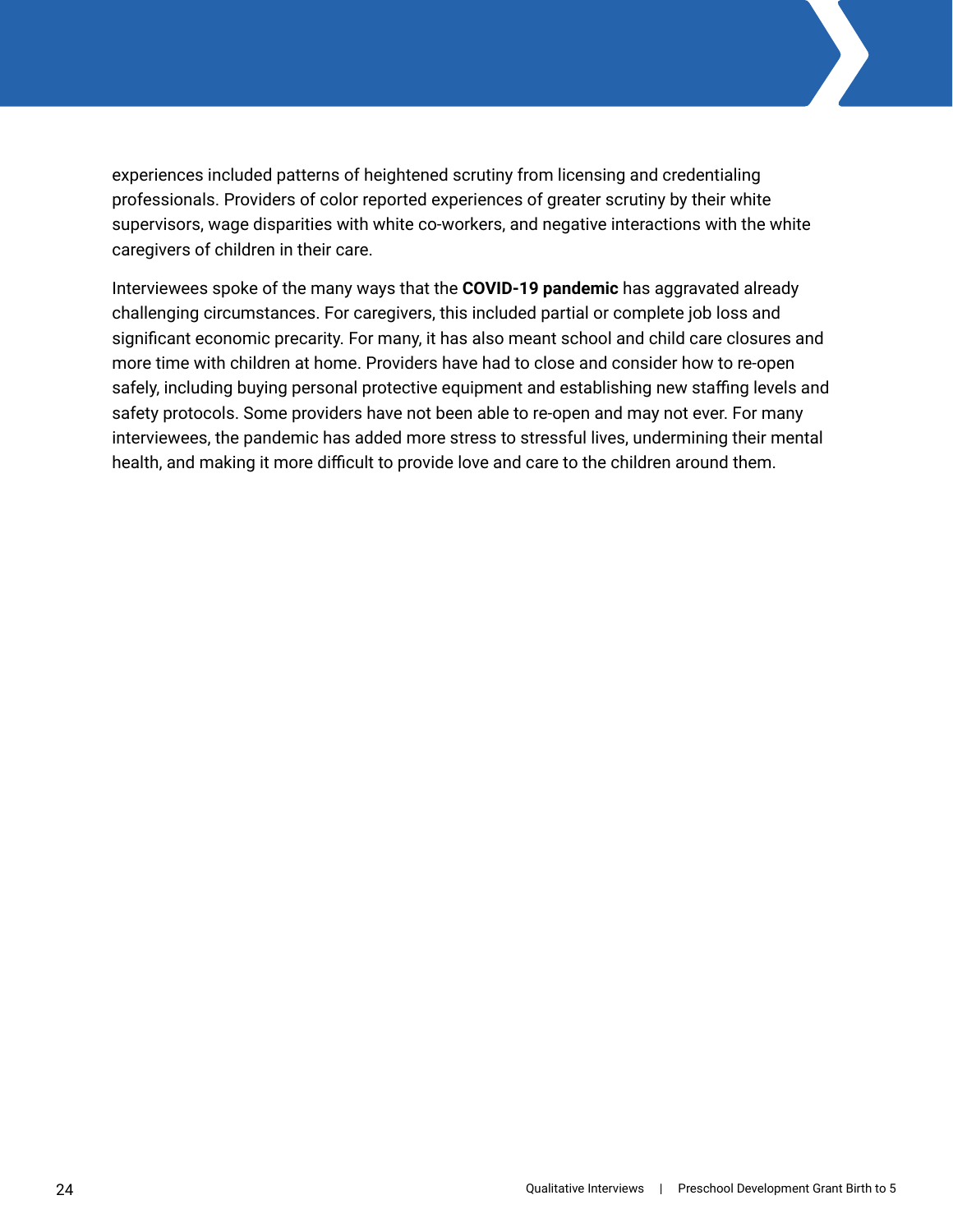<span id="page-24-0"></span>Based on these findings, we encourage these recommendations for consideration:

#### **1. Support greater access to ECE for caregivers and providers by:**

- Creating publicly-funded or incentivized ECE programs that offer care in evenings, on weekends, and can accommodate variable work schedules;
- Making information for caregivers and providers easier to access and understand through "one-stop" websites, designed with accessibility across language (Spanish, Hmong, and other priority languages) and with diverse ability in mind;
- Ensuring the availability of individual assistance to caregivers through Child Care Resource & Referral agencies, especially from people with community connections and competence in diverse racial, linguistic, and cultural backgrounds;
- Supporting peer-to-peer information-sharing among providers.

#### **2. Make ECE more affordable for caregivers through:**

- Establishing a single, authoritative source for caregivers to find information and apply for Wisconsin Shares and other subsidies, and that includes consideration of families' financial need through a holistic approach that does not threaten other assistance eligibility;
- Critically reviewing requirements and processes in Wisconsin Shares for racial, cultural, and linguistic bias, and commit to efforts to remedy so that families can readily access subsidies;
- Increasing the pay threshold for families to qualify for child care assistance, so more caregivers who earn incomes above eligibility can access care affordably;
- Building into Wisconsin Shares and other subsidy programs funds to address families' transportation needs, such as free or discounted monthly bus passes or monthly transportation stipend;

#### **3. Ensure the quality of ECE through:**

- Critically reviewing YoungStar quality standards for systemic racial, cultural, and linguistic biases, and commit to efforts to remedy;
- Investing in the development of culturally-relevant and linguistically diverse curricula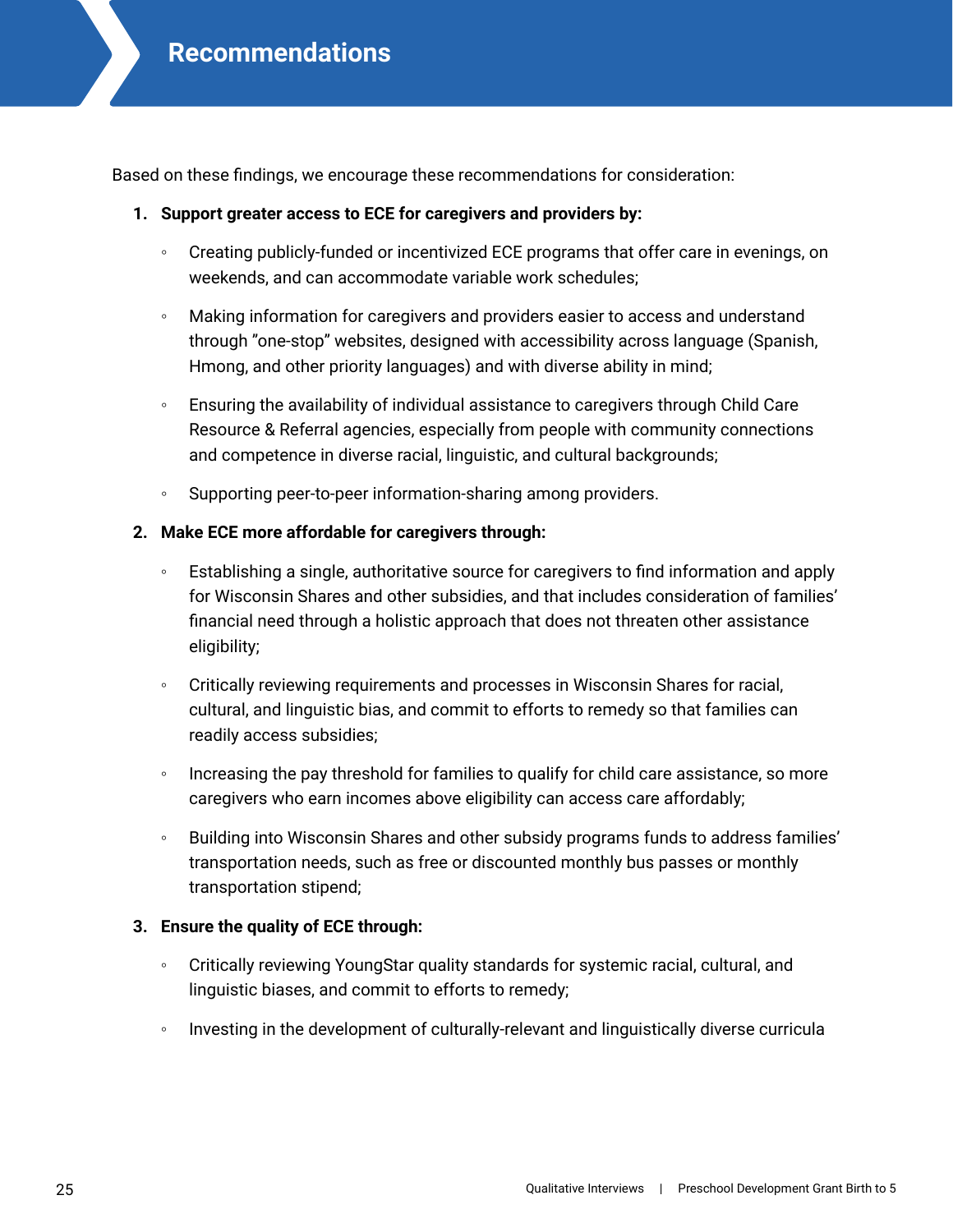and resources, or providing access to funds and consultants for providers to develop these.

#### **4. Strengthen the ECE workforce through:**

- Establishing public or public-private funding streams to increase pay and benefits for ECE providers and to support the economic stability of centers;
- Critically reviewing licensing, regulation, and YoungStar quality standards for systemic racial, cultural, and linguistic biases, and commit to efforts to remedy;
- Enhancing efforts to diversify the ECE workforce at all levels (e.g. administration, staff);
- Providing financial support for family and friends who provide care to children, beyond the family child care license mechanism, as this will always be a preference of some families;
- Organizing and supporting a provider substitute directory to aid in providers and families finding replacement care when needed;
- Creating access to provider-only support groups, including groups for providers of color specifically, and facilitated by mental health professionals;
- Supporting providers' access to BadgerCare for healthcare insurance, and to a shared pool retirement account, with a state-funded match.

# **5. Ensure ECE recovery from the COVID-19 pandemic through:**

- Providing funding to child care owners to support their capacity to adapt, including purchasing necessary supplies, implementing new safety protocols, and maintaining funding through changes in enrollment and staffing;
- Establishing an emergency financial relief program for providers to access to adapt to COVID impacts and, for the future, when other unexpected events arise and disrupt their economic security.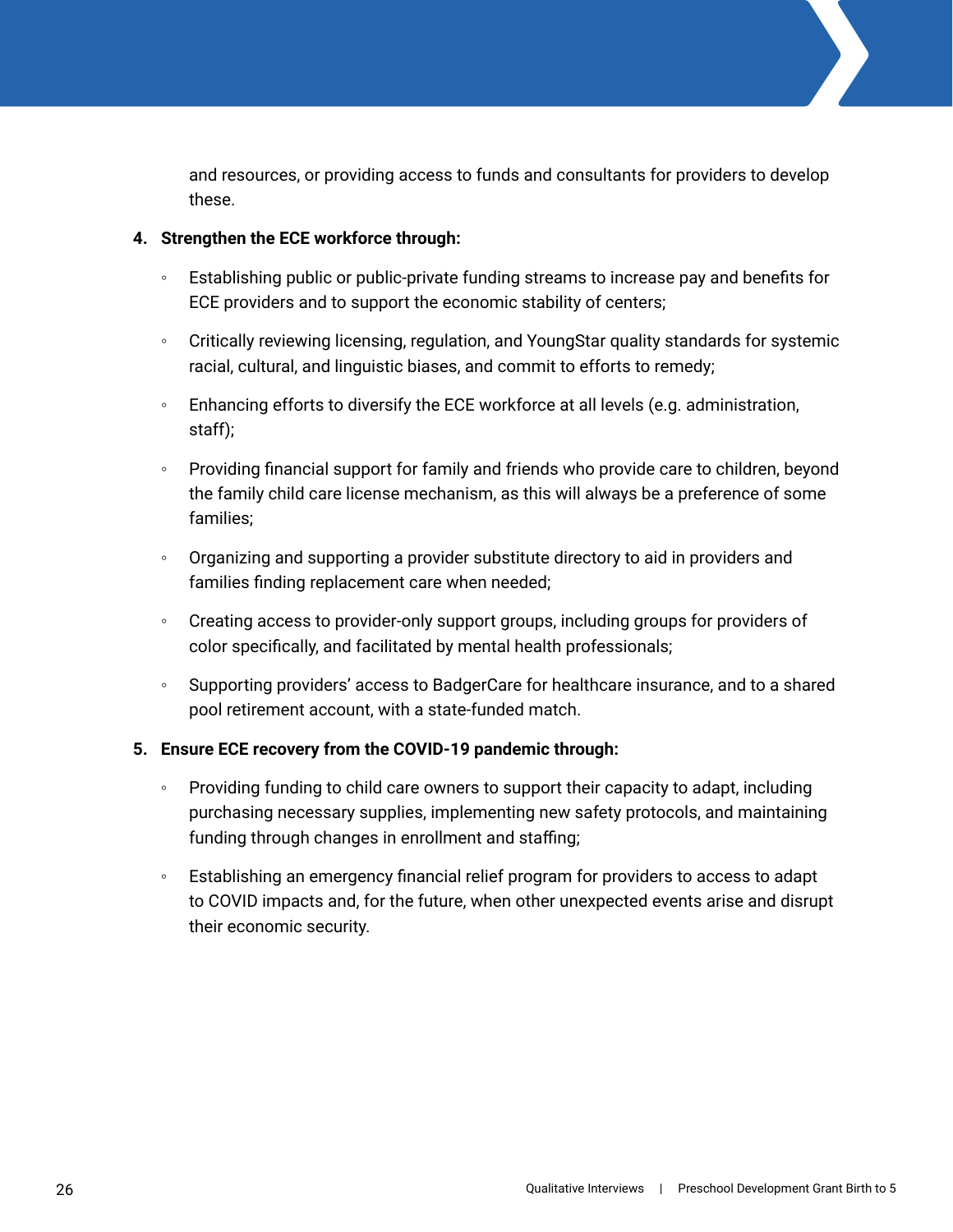<span id="page-26-0"></span>

#### **Family/Primary Caregiver Questions**

- 1. What is your child care and/or preschool arrangement?
	- a. What's going well, what do you like?
	- b. What could be different, added or enhanced?
- 2. What do you want for your child? What are the indicators that make you want to seek out that particular child care?
	- a. Why did you choose that option? What helped you decide?
- 3. What are your expectations for the cost of care for children in your community?
- 4. Based on your child care and preschool experiences, how does this affect other parts of your life?
	- a. Your well-being and health?
	- b. Your economic situation?
	- c. Other effects?
- 5. To you, what does it mean to raise a healthy child?
	- a. Probe for each community > Physical, social, emotional wellbeing
- 6. How has the COVID-19/Coronavirus pandemic affected you as a parent/caregiver?
- 7. If you could recommend one thing to improve early care and education in your community, what would that be and why?
- 8. (For Tribal interviewees) Do you feel the current structure of early care and education sufficiently honors tribal traditions and customs?
	- a. How could this be improved or enhanced?
- 9. Is there anything else you would like to share?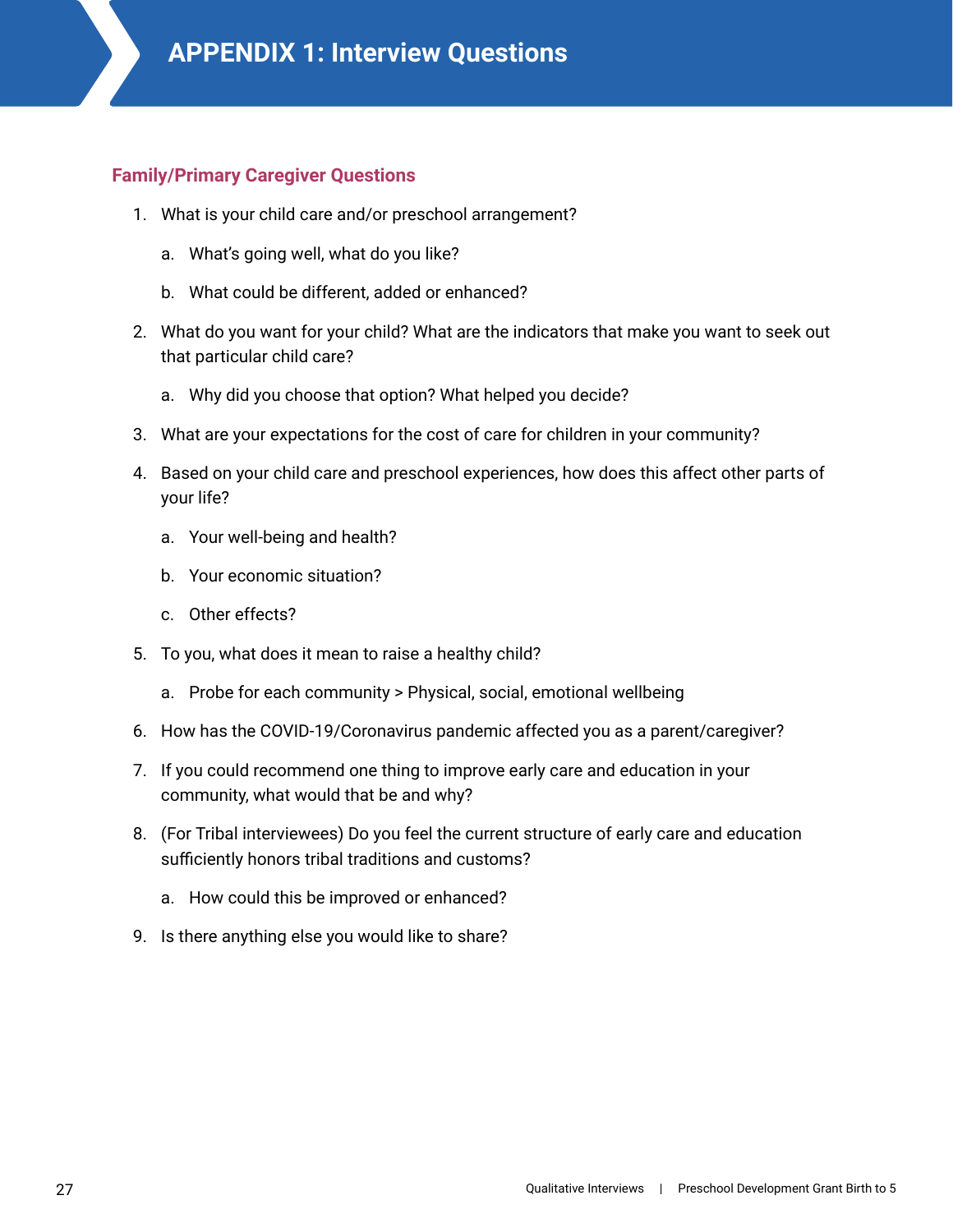# **Provider Questions**

- 1. What does quality early care and education mean to you?
- 2. What does "healthy development and well-being for children" mean to you?
- 3. What are your expectations for the cost of care for children in your community?
- 4. Based on your current position in the early care and education system, what do you like or is going well?
- 5. Based on your current position in the early care and education system, what do you wish could be different? Why?
- 6. How does your position in the early care and education system affect other parts of your life?
	- a. Your well-being and health?
	- b. Your economic situation?
	- c. Other effects?
- 7. How has the COVID-19 or coronavirus pandemic affected you and your position in the early care and education system?
- 8. If you could recommend one thing to improve early care and education in your community and across Wisconsin, what would that be and why?
- 9. (If time allows) What supports would benefit the early care and education workforce in your community?
- 10. (For Tribal interviewees) Do you feel the current structure of early care and education sufficiently honors tribal traditions and customs?
	- a. How could this be improved or enhanced?
- 11. Is there anything else you would like to share?